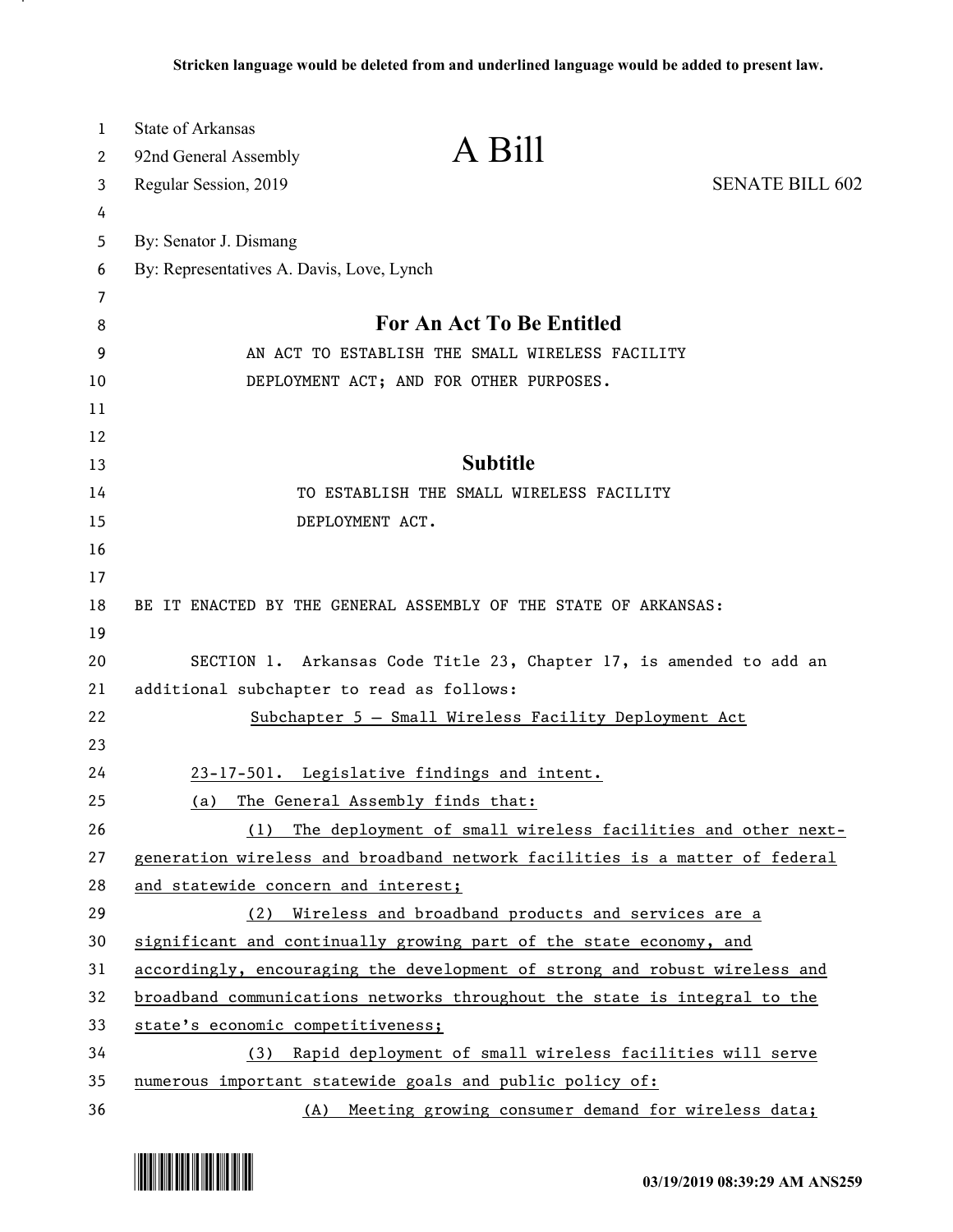| 1              | Increasing competitive options for communications<br>(B)                     |
|----------------|------------------------------------------------------------------------------|
| 2              | services available to the state's residents; and                             |
| 3              | (C) Promoting the ability of the state's citizens to                         |
| 4              | communicate with other citizens and with their state and municipalities, and |
| 5              | promoting public safety;                                                     |
| 6              | (4) Small wireless facilities, including facilities commonly                 |
| $\overline{7}$ | referred to as "small cells" and distributed antenna systems often are       |
| 8              | deployed most effectively in a public right-of-way;                          |
| 9              | (5) To meet the key objectives of this subchapter and federal                |
| 10             | law, wireless service providers must have access to public rights-of-way and |
| 11             | the ability to attach to infrastructure located in public rights-of-way to   |
| 12             | increase the density of the wireless service provider's networks and provide |
| 13             | next generation wireless services;                                           |
| 14             | (6) Rates and fees for the permitting and deployment of small                |
| 15             | wireless facilities in public rights-of-way and on authority infrastructure, |
| 16             | including poles, throughout the state, consistent with federal law, is       |
| 17             | reasonable and will encourage the deployment of robust next-generation       |
| 18             | wireless and broadband networks for the benefit of citizens throughout the   |
|                |                                                                              |
| 19             | state;                                                                       |
| 20             | The procedures, rates, and fees in this subchapter are:<br>(7)               |
| 21             | (A) Consistent with federal law and multiple ordinances                      |
| 22             | adopted by municipalities throughout the state;                              |
| 23             | (B) Fair and reasonable when viewed from the perspective                     |
| 24             | of the state's citizens and the state's interest in having robust, reliable, |
| 25             | and technologically advanced wireless and broadband networks; and            |
| 26             | Reflective of a balancing of the interests of the<br>(C)                     |
| 27             | wireless providers deploying new facilities and the interests of authorities |
| 28             | in recovering their costs of managing access to the public rights-of-way and |
| 29             | the attachment space provided on authority infrastructure in the public      |
| 30             | rights-of-way;                                                               |
| 31             | Municipalities are the custodians of public rights-of-way,<br>(8)            |
| 32             | and public property within the public rights-of-way, within the limits of    |
| 33             | their respective jurisdictions;                                              |
| 34             | (9) Municipalities may adopt ordinances and regulations                      |
| 35             | governing the use, construction, development, and appearance of public and   |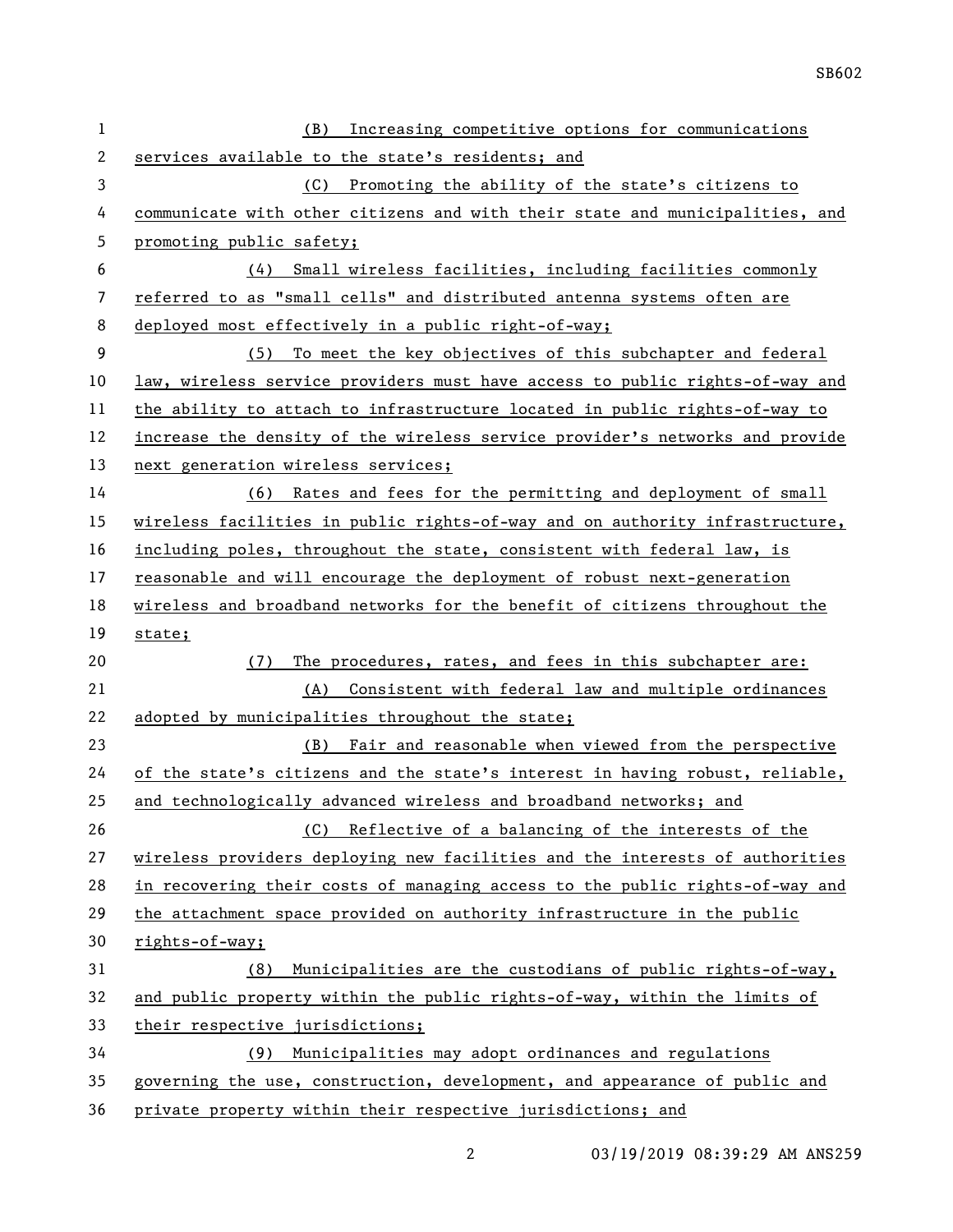| $\mathbf 1$    | Municipalities recognize the economic and social value of<br>(10)             |
|----------------|-------------------------------------------------------------------------------|
| $\overline{c}$ | data connectivity and desire to encourage wireless infrastructure investment  |
| 3              | by providing a fair and predictable process for the deployment of small       |
| 4              | wireless facilities within the public rights-of-way in a manner that is:      |
| 5              | $(A)$ Safe;                                                                   |
| 6              | Compatible with and complementary to the provision of<br>(B)                  |
| 7              | services by the municipality and others lawfully using the rights-of-way; and |
| 8              | Consistent with the aesthetic standards of the<br>(C)                         |
| 9              | municipality.                                                                 |
| 10             | (b) It is the intent of the General Assembly that the operation of            |
| 11             | small wireless facilities are matters of statewide concern and interest.      |
| 12             |                                                                               |
| 13             | 23-17-502. Title.                                                             |
| 14             | This subchapter shall be known and may be cited as the "Small Wireless        |
| 15             | Facility Deployment Act".                                                     |
| 16             |                                                                               |
| 17             | 23-17-503. Definitions.                                                       |
| 18             | As used in this subchapter:                                                   |
| 19             | (1) "Affiliate" means an entity that directly or indirectly                   |
| 20             | controls, is controlled by, or is under common control with another party;    |
| 21             | (2) "Antenna" means communications equipment that transmits or                |
| 22             | receives an electromagnetic radio frequency signal in the provision of        |
| 23             | wireless service;                                                             |
| 24             | (3)(A) "Antenna equipment" means equipment, switches, wiring,                 |
| 25             | cabling, power sources, shelters, or cabinets associated with an antenna,     |
| 26             | located at the same fixed location as the antenna, and when collocated on a   |
| 27             | structure is mounted or installed at the same time as the antenna.            |
| 28             | "Antenna equipment" does not include:<br>(B)                                  |
| 29             | The structure or improvements on, under, or<br>(i)                            |
| 30             | within which the equipment is collocated; or                                  |
| 31             | (ii) Wireline backhaul facilities, coaxial or fiber                           |
| 32             | optic cable that is between structures, or coaxial or fiber optic cable that  |
| 33             | is otherwise not immediately adjacent to or directly associated with an       |
| 34             | antenna;                                                                      |
| 35             | "Antenna facility" means an antenna and associated antenna<br>(4)             |
| 36             | equipment;                                                                    |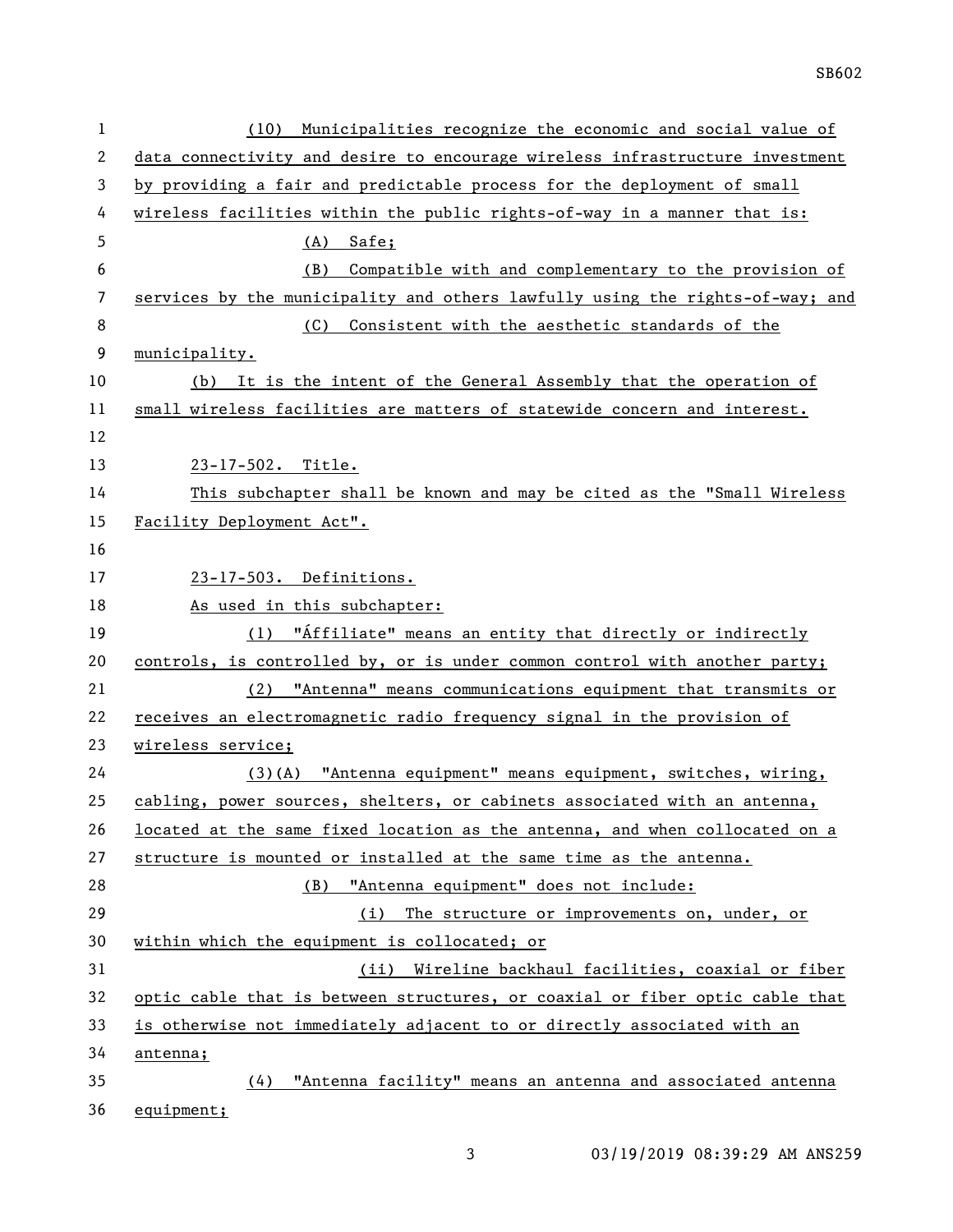| $\mathbf{1}$ | (5) "Applicable codes" means uniform electrical reliability,                                  |
|--------------|-----------------------------------------------------------------------------------------------|
| 2            | building, fire, electrical, plumbing, or mechanical codes, as adopted by a                    |
| 3            | recognized national code organization, or local amendments to the codes that                  |
| 4            | are of general application, or local ordinances that are of general                           |
| 5            | application, that address public health, safety, or welfare and are                           |
| 6            | consistent with this subchapter;                                                              |
| 7            | (6) "Applicant" means a person who submits an application as or                               |
| 8            | on behalf of a wireless provider;                                                             |
| 9            | (7) "Application" means a request submitted by an applicant to                                |
| 10           | an authority for a permit:                                                                    |
| 11           | (A) To collocate small wireless facilities; or                                                |
| 12           | To install, modify, or replace a pole on which a small<br>(B)                                 |
| 13           | wireless facility is or will be collocated, in the right-of-way;                              |
| 14           | (8)(A) "Authority" means a county, a municipality, a                                          |
| 15           | subdivision, or instrumentality thereof, including without limitation:                        |
| 16           | (i) A public utility district;                                                                |
| 17           | (ii) An irrigation district; or                                                               |
| 18           | (iii) A municipal electric utility.                                                           |
| 19           | (B) "Authority" does not include a state court having                                         |
| 20           | jurisdiction over an authority;                                                               |
| 21           | (9) "Authority pole" means a pole owned, managed, or operated by                              |
| 22           | or on behalf of an authority;                                                                 |
| 23           | $(10)(A)$ "Collocate" or "collocate on" means the placement,                                  |
| 24           | mounting, replacement, or modification of a small wireless facility on, or of                 |
| 25           | ground-mounted antenna equipment adjacent to, a structure.                                    |
| 26           | (B) "Collocate" or "collocate on" includes collocated                                         |
| 27           | ground-mounted antenna equipment as a small wireless facility if it meets the                 |
| 28           | requirements of $\S$ 23-17-503(25)(A)(iii)-(vi) and the associated facilities on              |
| 29           | <u>the adjacent structure meet the requirements of <math>\S</math> 23-17-503(25)(i)-(vi);</u> |
| 30           | (11) "Communications service" means:                                                          |
| 31           | (A) A cable service, as defined in 47 U.S.C. $\S$ 522(6), as                                  |
| 32           | it existed on January 1, 2019;                                                                |
| 33           | (B) A telecommunications service, as defined in 47 U.S.C.                                     |
| 34           | § 153(53), as it existed on January 1, 2019;                                                  |
|              |                                                                                               |
| 35           | An information service, as defined in 47 U.S.C. §<br>(C)                                      |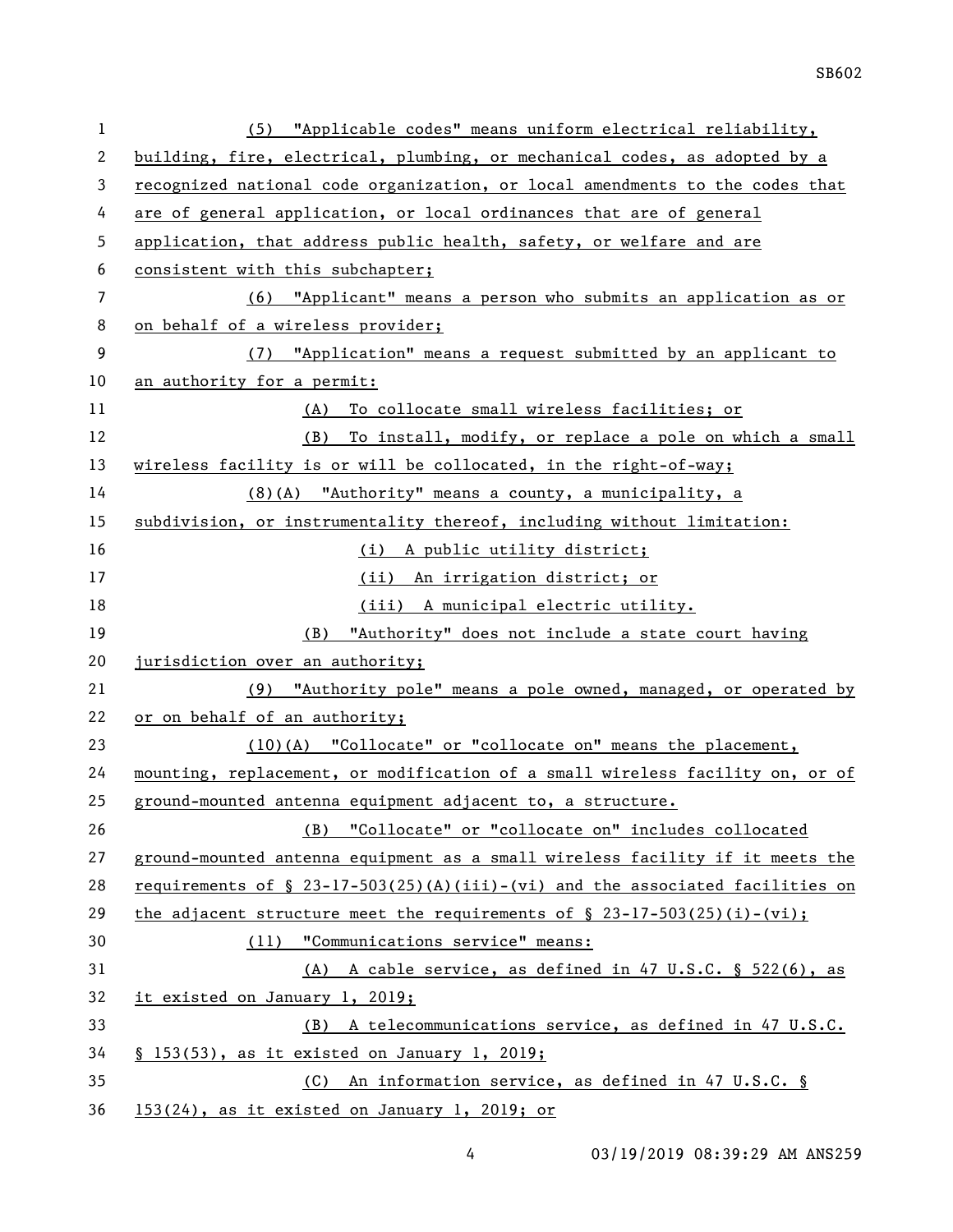| 1  | Wireless service;<br>(D)                                                      |
|----|-------------------------------------------------------------------------------|
| 2  | "Communications service provider" means:<br>(12)                              |
| 3  | (A) A cable operator, as defined in 47 U.S.C. § 522(5), as                    |
| 4  | it existed on January 1, 2019;                                                |
| 5  | (B) A provider of information service, as defined in 47                       |
| 6  | $U.S.C. \S 153(24)$ , as it existed on January 1, 2019;                       |
| 7  | A telecommunications carrier, as defined in 47 U.S.C.<br>(C)                  |
| 8  | \$153(51); or                                                                 |
| 9  | A wireless provider;<br>(D)                                                   |
| 10 | "Control" means the direct or indirect:<br>(13)                               |
| 11 | Ownership of at least fifty percent (50%) of the<br>(A)                       |
| 12 | equity;                                                                       |
| 13 | Ability to direct at least fifty percent (50%) of<br>(B)                      |
| 14 | voting power; or                                                              |
| 15 | Ability otherwise to direct management policies;<br>(C)                       |
| 16 | (14) "Decorative pole" means an authority pole that is                        |
| 17 | specifically designed and placed for aesthetic purposes and on which limited  |
| 18 | appurtenances or attachments, such as a small wireless facility, lighting,    |
| 19 | specially designed informational or directional signage, or temporary holiday |
| 20 | or special event attachments, have been placed or are permitted to be placed  |
| 21 | according to nondiscriminatory authority rules or codes;                      |
| 22 | (15) "Facility" means an antenna facility or a structure that is              |
| 23 | used for the provision of wireless service;                                   |
| 24 | "Fee" means a one-time, nonrecurring charge;<br>(16)                          |
| 25 | (17) "Historic district" means a group of buildings, properties,              |
| 26 | or sites that are either:                                                     |
| 27 | (A) Listed in the National Register of Historic Places or                     |
| 28 | formally determined eligible for listing by the Keeper of the National        |
| 29 | Register of Historic Places, according to Section VI.D.l.a.i-v of the         |
| 30 | Nationwide Programmatic Agreement Regarding the Section 106 National Historic |
| 31 | Preservation Act Review Process, 47 C.F.R. Part 1, Appendix C, as it existed  |
| 32 | on January 1, 2019;                                                           |
| 33 | A historic district designated under the Historic<br>(B)                      |
| 34 | Districts Act, § 14-172-201 et seq.; or                                       |
| 35 | (C) A historic district otherwise designated under a local                    |
| 36 | ordinance as of January 1, 2019;                                              |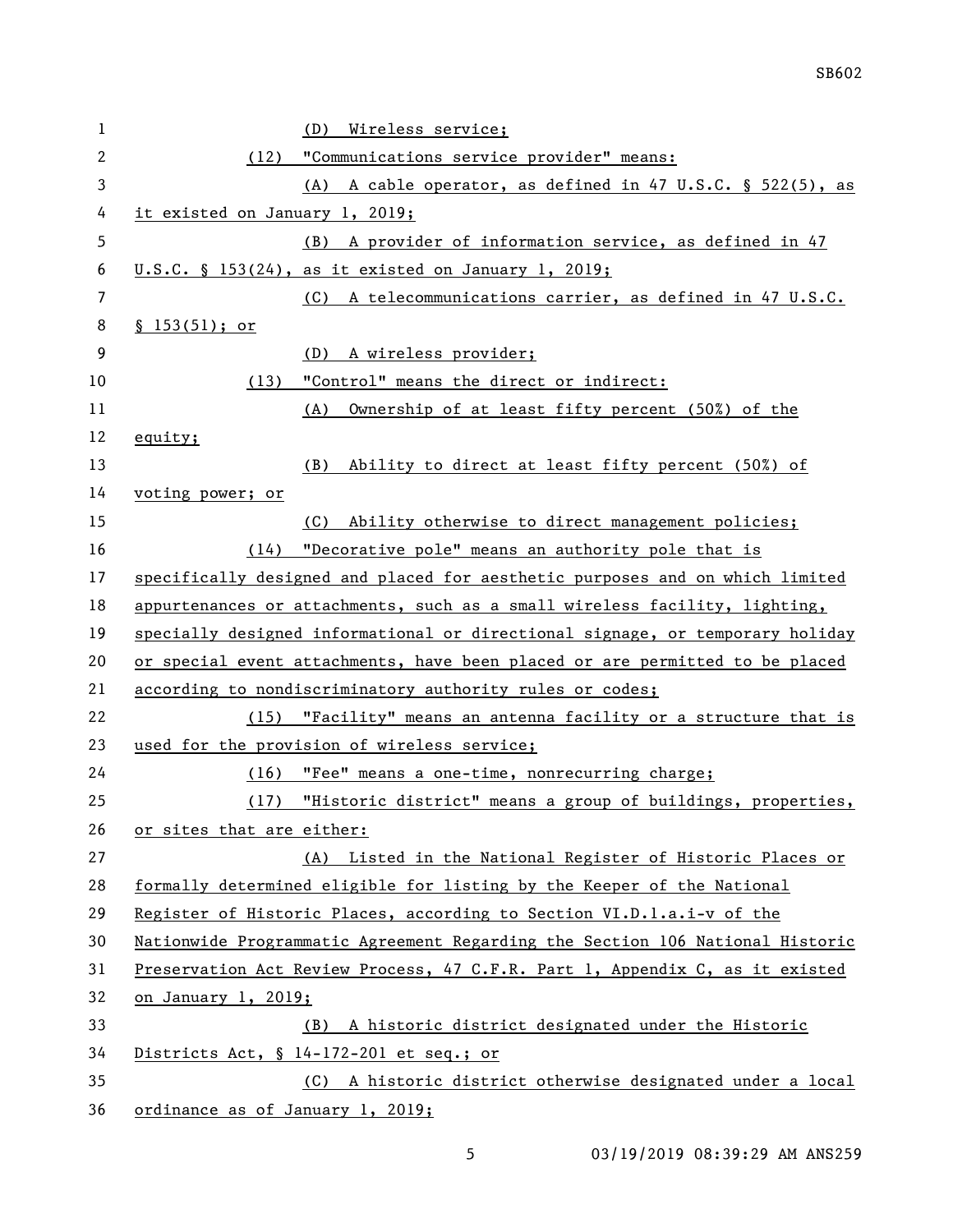| 1              | (18) "Permit" means an authorization, written or otherwise,                   |
|----------------|-------------------------------------------------------------------------------|
| 2              | required by an authority to perform an action or initiate, continue, or       |
| 3              | complete a project for the deployment of wireless service at a specified      |
| 4              | location;                                                                     |
| 5              | (19) "Person" means an individual, corporation, limited                       |
| 6              | liability company, partnership, association, trust, authority, or other       |
| $\overline{7}$ | entity or organization;                                                       |
| 8              | $(20)(A)$ "Pole" means a pole in a right-of-way that may be used              |
| 9              | by or for wireline communications, electric distribution, lighting, traffic   |
| 10             | control, signage, or a similar function, or for collocation of small wireless |
| 11             | facilities.                                                                   |
| 12             | (B) "Pole" does not include a wireless support structure                      |
| 13             | or an electric transmission structure;                                        |
| 14             | (21) "Rate" means a recurring charge;                                         |
| 15             | (22)(A) "Right-of-way" means an area on, below, or above a                    |
| 16             | public utility easement, roadway, highway, street, sidewalk, alley, or        |
| 17             | similar property.                                                             |
| 18             | (B) "Right-of-way" does not include a federal interstate                      |
| 19             | highway or a public utility easement that does not authorize the deployment   |
| 20             | sought by the wireless provider;                                              |
| 21             | (23)(A) "Small wireless facility" means a wireless facility that              |
| 22             | meets all of the following specifications:                                    |
| 23             | (i) The facility:                                                             |
| 24             | (a) Is mounted on a structure fifty feet $(50')$                              |
| 25             | or less in height, including the antennas;                                    |
| 26             | (b) Is mounted on a structure no more than ten                                |
| 27             | percent (10%) taller than other adjacent structures; or                       |
| 28             | (c) Does not extend an existing structure on                                  |
| 29             | which it is located to a height of more than fifty feet (50') or by more than |
| 30             | ten percent (10%), whichever is greater;                                      |
| 31             | (ii) Each antenna associated with the deployment,                             |
| 32             | excluding associated antenna equipment, is no more than three cubic feet (3)  |
| 33             | cu. ft.) in volume;                                                           |
| 34             | (iii) All other wireless equipment associated with                            |
| 35             | the structure, including the wireless equipment associated with the antenna   |
| 36             | and any preexisting associated equipment on the structure, is no more than    |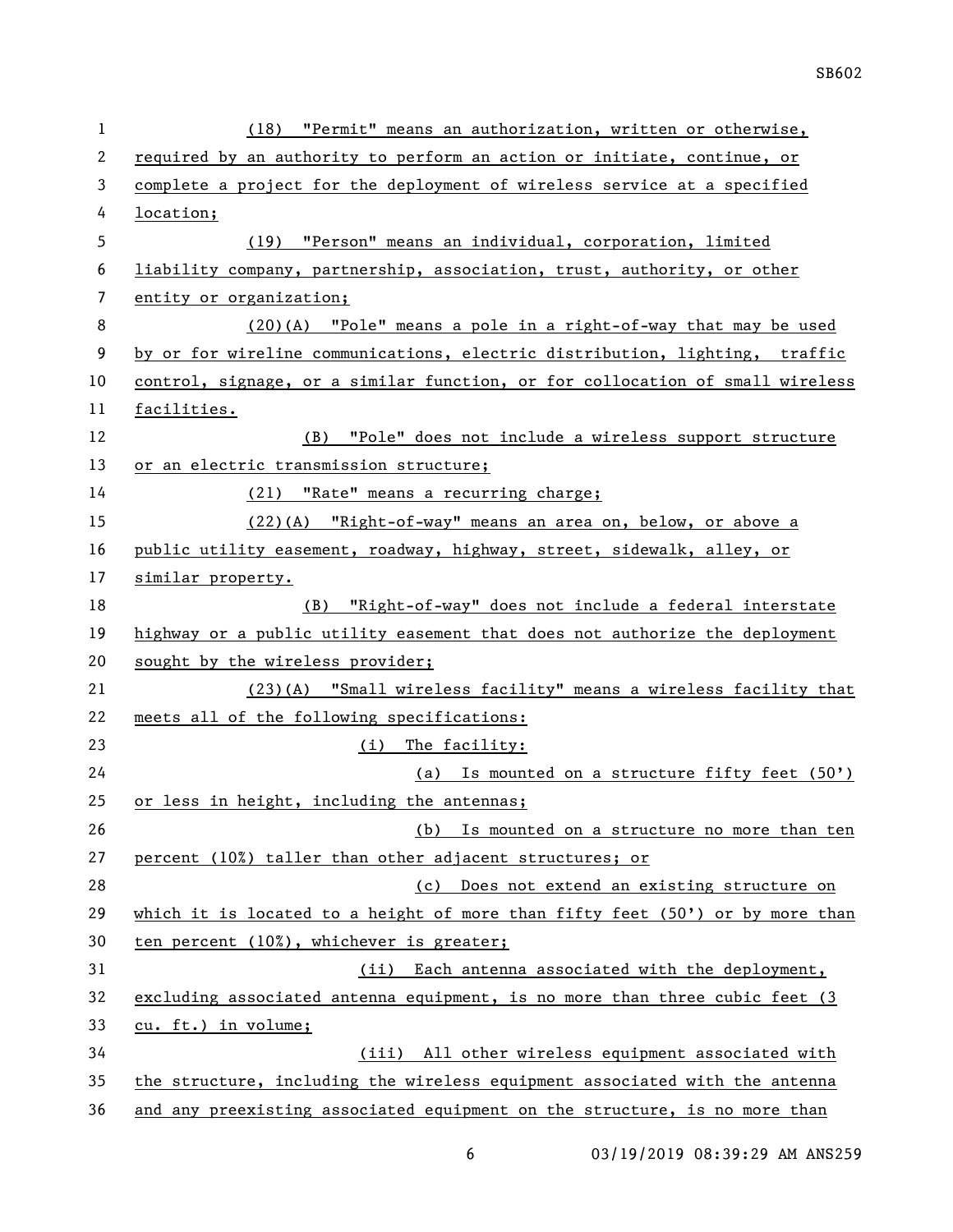| 1  | twenty-eight cubic feet (28 cu. ft.) in volume;                               |
|----|-------------------------------------------------------------------------------|
| 2  | The facility does not require antenna structure<br>(iv)                       |
| 3  | registration under 47 C.F.R. Part 17, as it existed on January 1, 2019;       |
| 4  | The facility is not located on tribal lands, as<br>(v)                        |
| 5  | defined in 36 C.F.R. 800.16(x), as it existed on January 1, 2019; and         |
| 6  | (vi) The facility does not result in human exposure                           |
| 7  | to radio frequency in excess of the applicable safety standards specified in  |
| 8  | 47 C.F.R. 1.1307(b), as it existed on January 1, 2019.                        |
| 9  | (B) "Small wireless facility" does not include:                               |
| 10 | The structure or improvements on, under, or<br>(i)                            |
| 11 | within which the equipment is located or collocated or to which the equipment |
| 12 | is attached; and                                                              |
| 13 | (ii) Any wireline backhaul facility or coaxial or                             |
| 14 | fiber optic cable that is between wireless support structures or utility      |
| 15 | poles, or that is otherwise not immediately adjacent to or directly           |
| 16 | associated with a particular antenna;                                         |
| 17 | (24) "Structure" means a pole or wireless support structure,                  |
| 18 | whether or not it has an existing antenna facility, that is used or to be     |
| 19 | used for the provision of wireless service;                                   |
| 20 | (25) "Technically feasible" means that by virtue of engineering               |
| 21 | or spectrum usage the proposed placement for a small wireless facility, or    |
| 22 | its design, concealment measures, or site location, can be implemented        |
| 23 | without a material reduction in the functionality of the small wireless       |
| 24 | facility;                                                                     |
| 25 | (26) "Wireless infrastructure provider" means a person or an                  |
| 26 | affiliate thereof, including a person authorized to provide communications    |
| 27 | service in the state, that builds or installs facilities for the provision of |
| 28 | wireless service, but that is not a wireless service provider;                |
| 29 | (27) "Wireless provider" means a wireless infrastructure                      |
| 30 | provider or a wireless service provider;                                      |
| 31 | (28) "Wireless service" means any service using licensed or                   |
| 32 | unlicensed spectrum, including the use of Wi-Fi, whether at a fixed location  |
| 33 | or mobile, provided to the public;                                            |
| 34 | (29) "Wireless service provider" means a person who provides                  |
| 35 | wireless service;                                                             |
|    |                                                                               |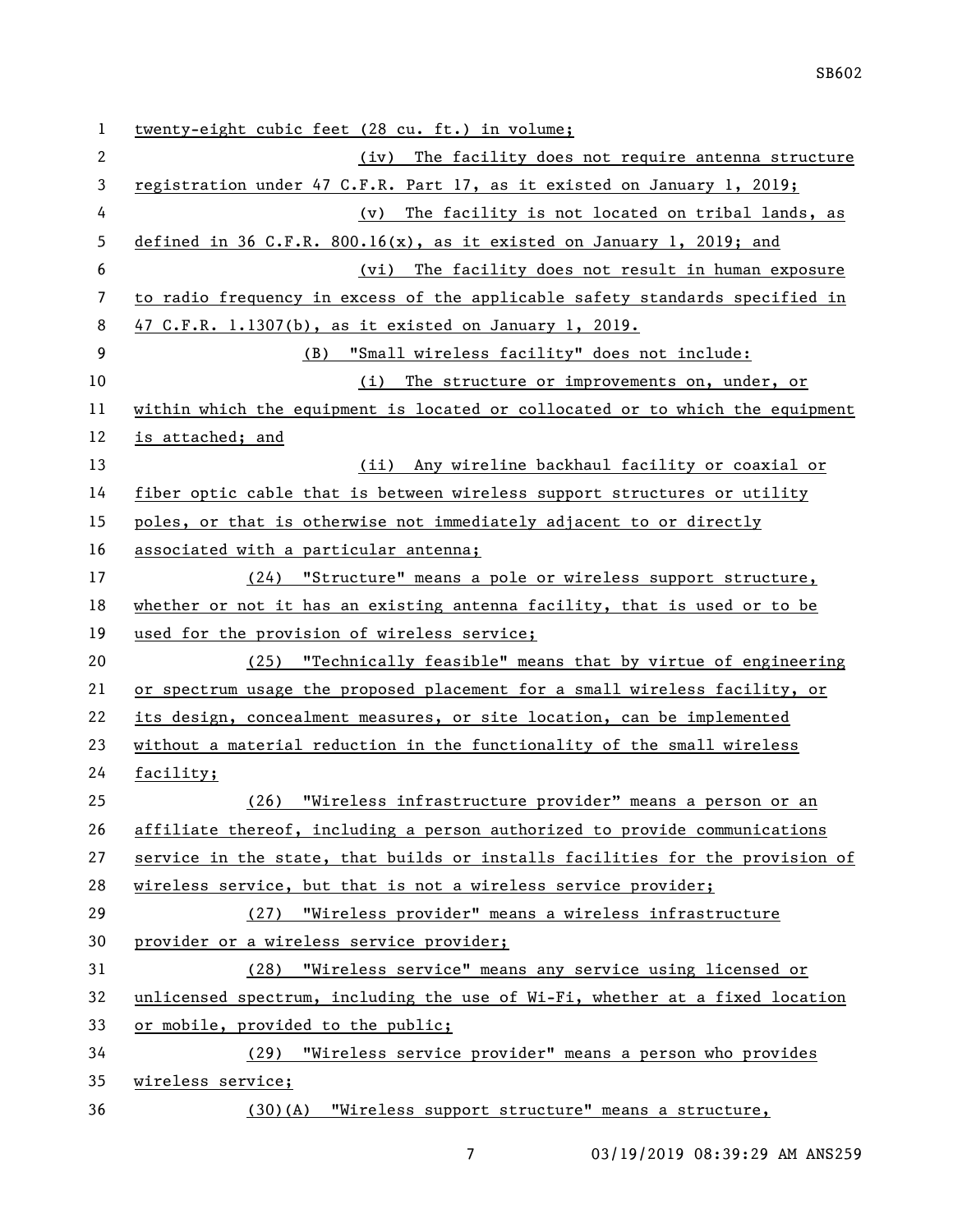| 1  | including:                                                                    |
|----|-------------------------------------------------------------------------------|
| 2  | (i) A monopole;                                                               |
| 3  | (i <sub>i</sub> )<br>A tower, either guyed or self-supporting;                |
| 4  | (iii) A billboard;                                                            |
| 5  | (iv) A building; or                                                           |
| 6  | Any other existing or proposed structure<br>(v)                               |
| 7  | designed to support or that is capable of supporting small wireless           |
| 8  | facilities, other than a structure designed solely for the collocation of     |
| 9  | small wireless facilities.                                                    |
| 10 | "Wireless support structure" does not include a pole;<br>(B)                  |
| 11 | and                                                                           |
| 12 | (31) "Wireline backhaul facility" means an aboveground or                     |
| 13 | underground facility used to transport communications services from a         |
| 14 | wireless facility to a network.                                               |
| 15 |                                                                               |
| 16 | 23-17-504. Exclusive arrangements.                                            |
| 17 | An authority shall not enter into an exclusive arrangement with a             |
| 18 | person for use of the right-of-way for the collocation of small wireless      |
| 19 | facilities or the installation, operation, marketing, modification,           |
| 20 | maintenance, or replacement of poles for the collocation.                     |
| 21 |                                                                               |
| 22 | 23-17-505. Use of rights-of-way by wireless provider.                         |
| 23 | (a) Subject to this subchapter, a wireless provider shall have the            |
| 24 | right, as a permitted use not subject to zoning review or approval, to        |
| 25 | collocate, maintain, modify, operate, and replace small wireless facilities   |
| 26 | and to install, maintain, modify, and replace poles it owns or manages or,    |
| 27 | with the permission of the owner, a third party's pole, associated with a     |
| 28 | small wireless facility, along, across, upon, and under the right-of-way.     |
| 29 | (b) Small wireless facilities and associated poles shall be installed         |
| 30 | and maintained as to not obstruct or hinder the usual travel or public safety |
| 31 | of the right-of-way or the usage of the right-of-way by utilities.            |
| 32 |                                                                               |
| 33 | 23-17-506. Requirements - Height limits - Standards.                          |
| 34 | (a) Each new or modified pole installed in the right-of-way for the           |
| 35 | purpose of collocation of small wireless facilities shall not exceed the      |
| 36 | greater of:                                                                   |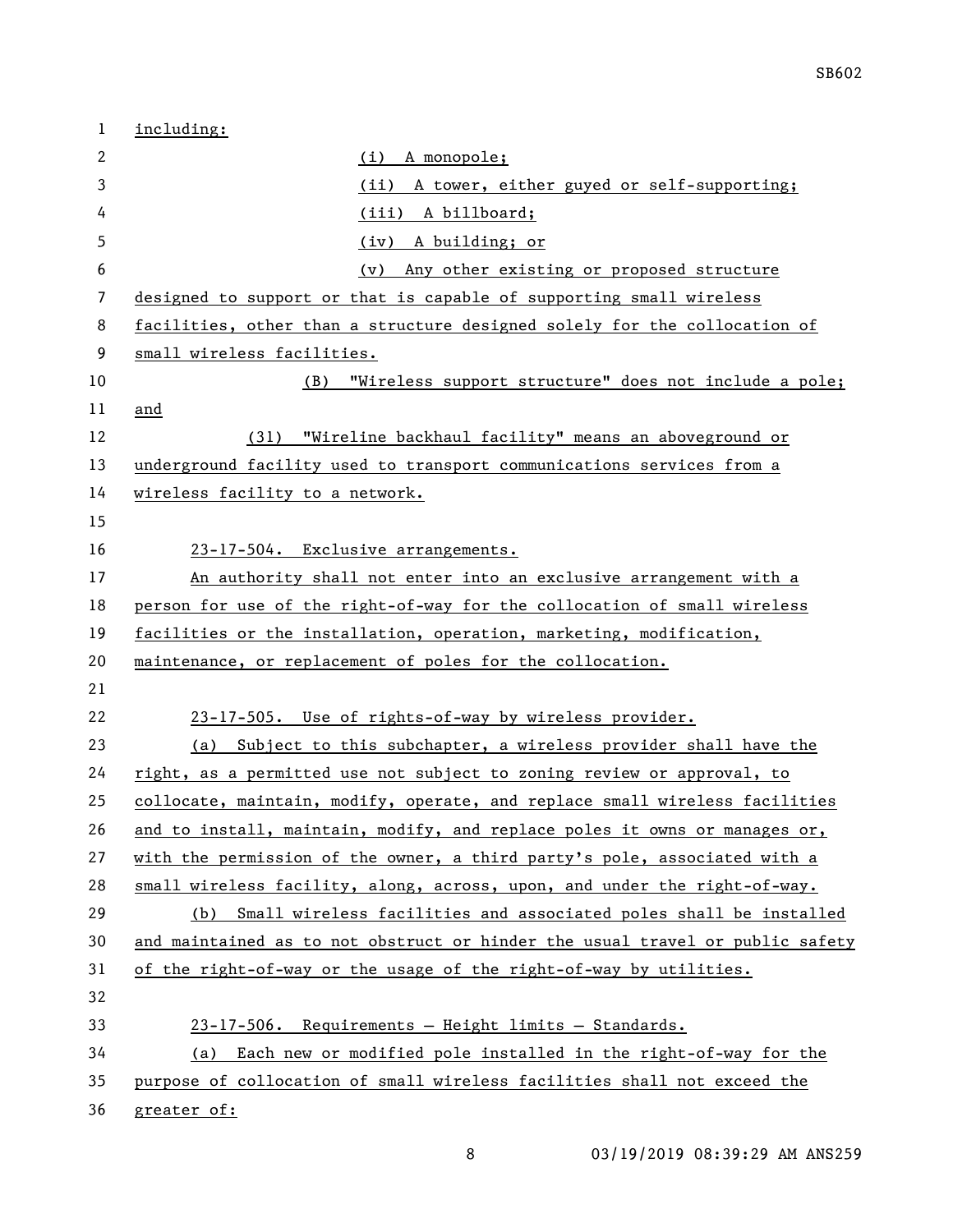| $\mathbf{1}$ | Fifty feet (50') in height above ground level; or<br>(1)                      |
|--------------|-------------------------------------------------------------------------------|
| $\mathbf{2}$ | (2)<br>Ten percent $(102)$ taller than the tallest existing pole in           |
| 3            | place in the same right-of-way as September 1, 2019, within three hundred     |
| 4            | feet (300') of the new or modified pole.                                      |
| 5            | (b) A new small wireless facility in the right-of-way shall not extend        |
| 6            | more than ten percent (10%) above the existing structure on which it is       |
| 7            | located or fifty feet (50') above ground level, whichever is greater.         |
| 8            | (c) A wireless provider shall have the right to collocate a wireless          |
| 9            | facility and install, maintain, modify, and replace a pole that exceeds the   |
| 10           | height limits required under subsection (a) of this section along, across,    |
| 11           | upon, and under the right-of-way, subject to this section and any applicable  |
| 12           | zoning regulations.                                                           |
| 13           | (d) A wireless provider shall not install a small wireless facility or        |
| 14           | pole in a historic district without complying with the requirements of        |
| 15           | general application for structures within the historic district.              |
| 16           | (e) A wireless provider may replace decorative poles when necessary to        |
| 17           | deploy a small wireless facility so long as the replacement reasonably        |
| 18           | conforms to the design of the original decorative pole.                       |
| 19           |                                                                               |
| 20           | $23-17-507$ . Damage and repair - Replacements - Abandonment - Removal.       |
| 21           | $(a)(1)$ A wireless provider shall repair all damage to the right-of-way      |
| 22           | directly caused by the activities of the wireless provider in the right-of-   |
| 23           | way and return the right-of-way to its functional and aesthetic equivalence   |
| 24           | before the damage under the competitively neutral, reasonable requirements    |
| 25           | and specifications of the authority.                                          |
| 26           | (2) If the wireless provider fails to make the repairs required               |
| 27           | by the authority within a reasonable time after written notice, the authority |
| 28           | may make those repairs and charge the applicable party the actual and         |
| 29           | reasonable documented cost, including overhead, of the repairs.               |
| 30           | $(b)(1)$ A wireless provider is not be required to replace or upgrade an      |
| 31           | existing pole except for reasons of structural necessity or compliance with   |
| 32           | applicable codes.                                                             |
| 33           | (2) A wireless provider may, with the permission of the pole                  |
| 34           | owner, replace or modify existing poles, but any such replacement or          |
| 35           |                                                                               |
|              | modification shall substantially conform to the design aesthetics of the pole |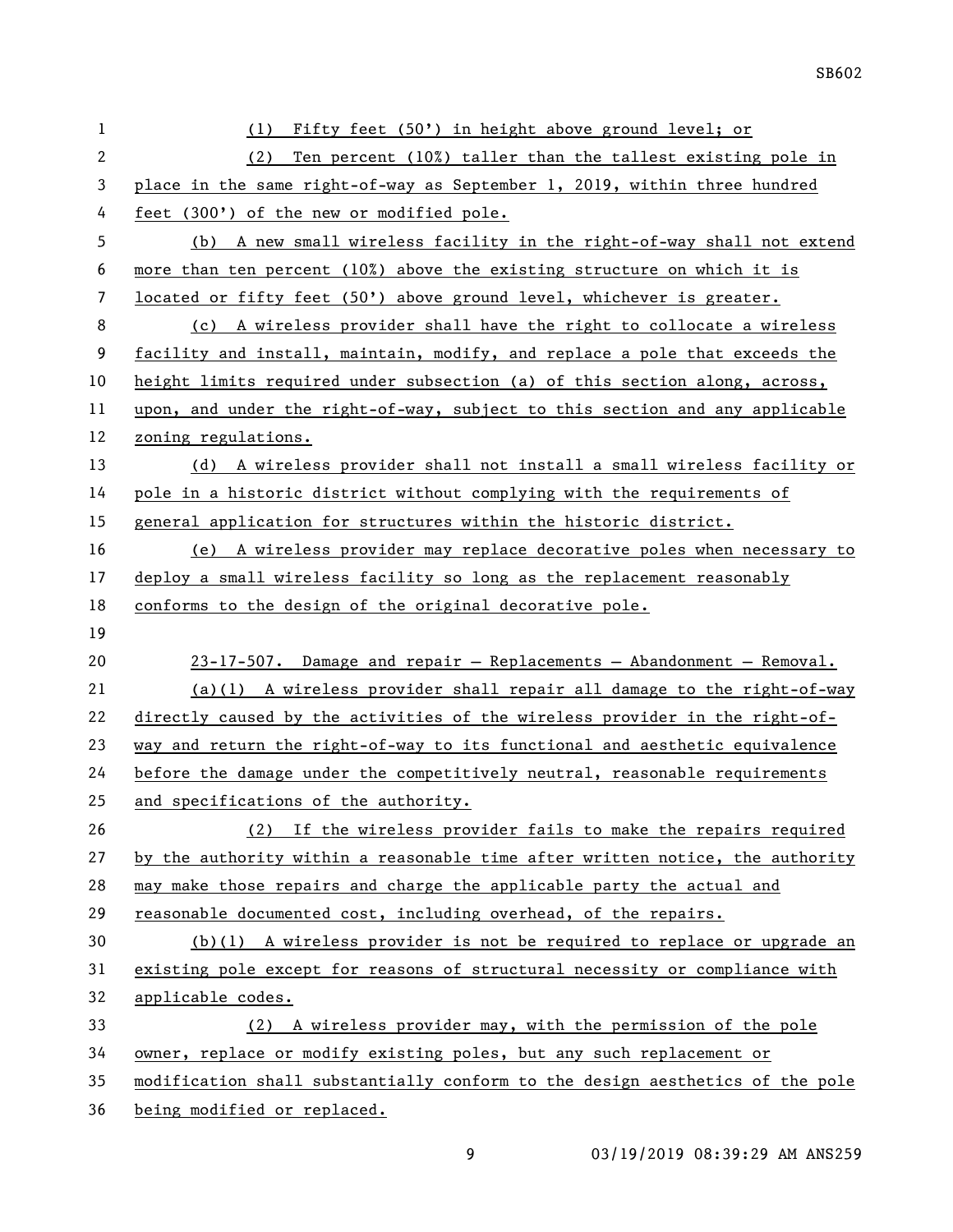(c)(1) A wireless provider shall notify the authority at least thirty (30) days before the wireless provider's abandonment of a small wireless facility. (2) If the wireless provider fails to remove the abandoned small wireless facility within ninety (90) days after the notice, the authority may undertake the removal and recover the actual and reasonable documented cost, including overhead, of the removal from the wireless provider, or its 8 successors or assigns. (d)(1) An authority may order the removal of a small wireless facility or associated pole in the right-of-way that violates § 23-17-505, § 23-17- 11 506, or applicable codes. (2) The authority shall provide written notice of the violation to the owner of the small wireless facility at least thirty (30) days before removal to afford the owner the opportunity to conduct repairs or removal, or otherwise remedy the violation. (3)(A) If the authority determines that a wireless provider's activity in a right-of-way under this subchapter creates an imminent risk to public safety, the authority may provide written notice to the wireless provider and demand that the wireless provider address the risk. (B) If the wireless provider fails to reasonably address the risk within twenty-four hours of the written notice, the authority may take or cause to be taken action to reasonably address the risk and charge the wireless provider the reasonable documented cost of the actions. (e)(1) A wireless provider shall not collocate a small wireless facility or install, modify, or replace a pole in the right-of-way that: (A) Materially interferes with the safe operation of traffic control equipment; (B) Materially interferes with sight lines or clear zones for transportation or pedestrians; (C) Materially interferes with compliance with the Americans with Disabilities Act of 1990, Pub. L. No. 101-336, or similar federal or state standards regarding pedestrian access or movement; or (D) Fails to comply with applicable codes. (2)(A) For an authority that requires permits under § 23-17-510, compliance with these criteria will be determined during the permitting process.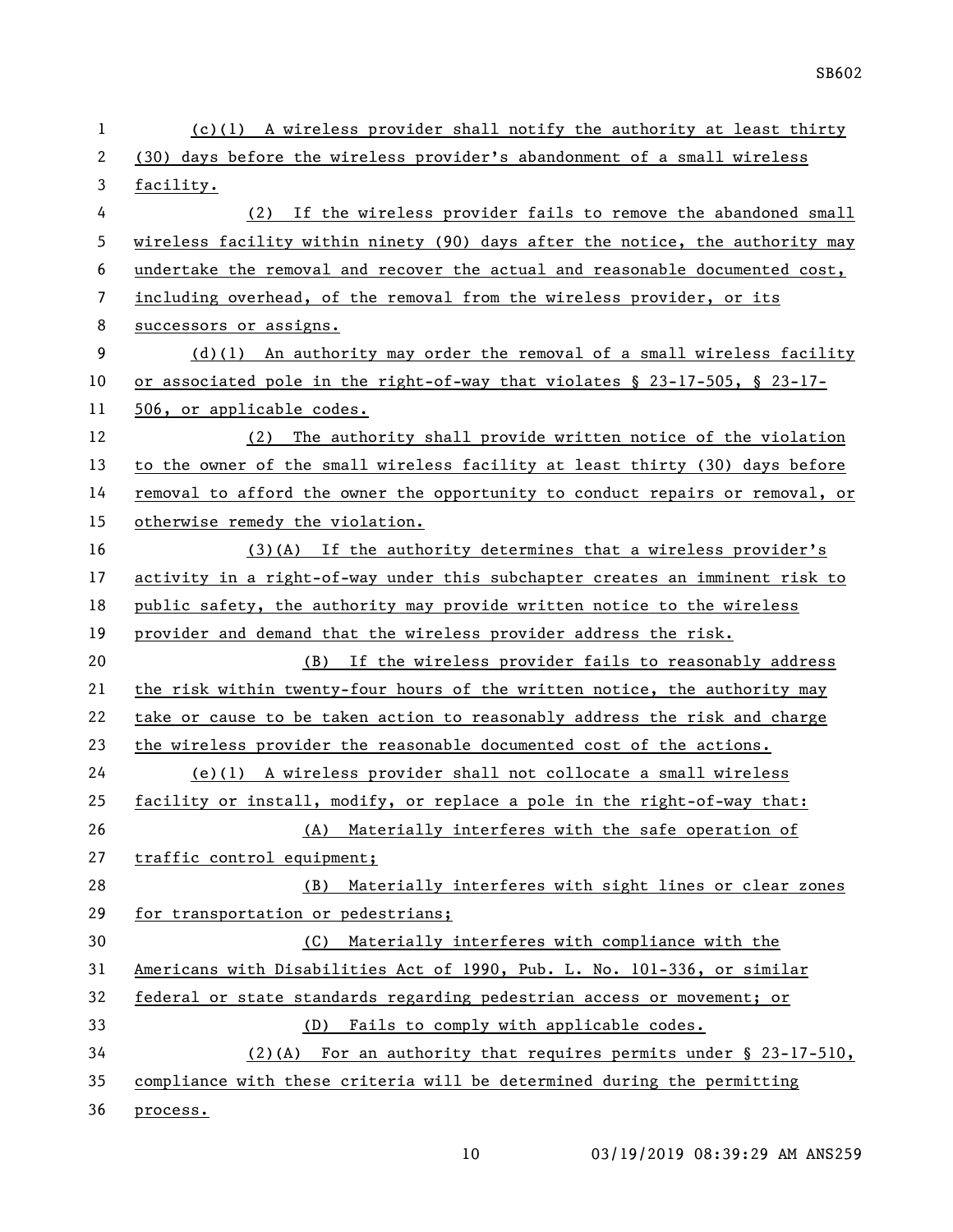| $\mathbf{1}$ | An authority that does not require a permit under §<br>(B)                    |
|--------------|-------------------------------------------------------------------------------|
| 2            | 23-17-510 shall provide at least thirty (30) days' notice of and a reasonable |
| 3            | opportunity to cure a violation of subdivision $(e)(1)$ of this section.      |
| 4            |                                                                               |
| 5            | 23-17-508. Aesthetic standards.                                               |
| 6            | (a) An authority that has adopted an ordinance under $\S$ 14-17-209 or $\S$   |
| 7            | 14-56-416 may adopt and enforce standards that govern the aesthetic           |
| 8            | appearance of small wireless facilities and associated poles to ensure        |
| 9            | coordinated, adjusted, and harmonious development, as provided in this        |
| 10           | section.                                                                      |
| 11           | Aesthetic standards adopted by an authority for small wireless<br>(b)         |
| 12           | facilities and associated poles shall meet the following requirements:        |
| 13           | (1) The aesthetic standards shall be:                                         |
| 14           | (A) Reasonable, in that they are technically feasible and                     |
| 15           | reasonably directed to avoiding or remedying unsightly or out-of-character    |
| 16           | deployments;                                                                  |
| 17           | (B)<br>No more burdensome than those applied to other types                   |
| 18           | of utility and communications infrastructure deployments; and                 |
| 19           | (C) Objective and published at least ninety (90) days in                      |
| 20           | advance of the filing of an application under this subchapter;                |
| 21           | (2) Any design or concealment measures are not considered a part              |
| 22           | of the small wireless facility for purposes of the size parameters in the     |
| 23           | definition of "small wireless facility"; and                                  |
| 24           | (3) An authority may deny an application for not complying with               |
| 25           | aesthetic requirements only if the authority finds that the denial does not   |
| 26           | prohibit or have the effect of prohibiting the provision of wireless service. |
| 27           | (c) An authority may prohibit wireless providers from installing poles        |
| 28           | in the right-of-way in areas where the authority has required that all        |
| 29           | communications and electric lines be placed underground, if:                  |
| 30           | (1) The authority has required all electric and communications                |
| 31           | lines to be placed underground by a date certain that is three (3) months     |
| 32           | before the submission of the application;                                     |
| 33           | Any poles the authority allows to remain shall be made<br>(2)                 |
| 34           | available to wireless providers for the collocation of small wireless         |
| 35           | facilities, and may be replaced by a wireless provider to accommodate the     |
| 36           | collocation of small wireless facilities, in compliance with this subchapter; |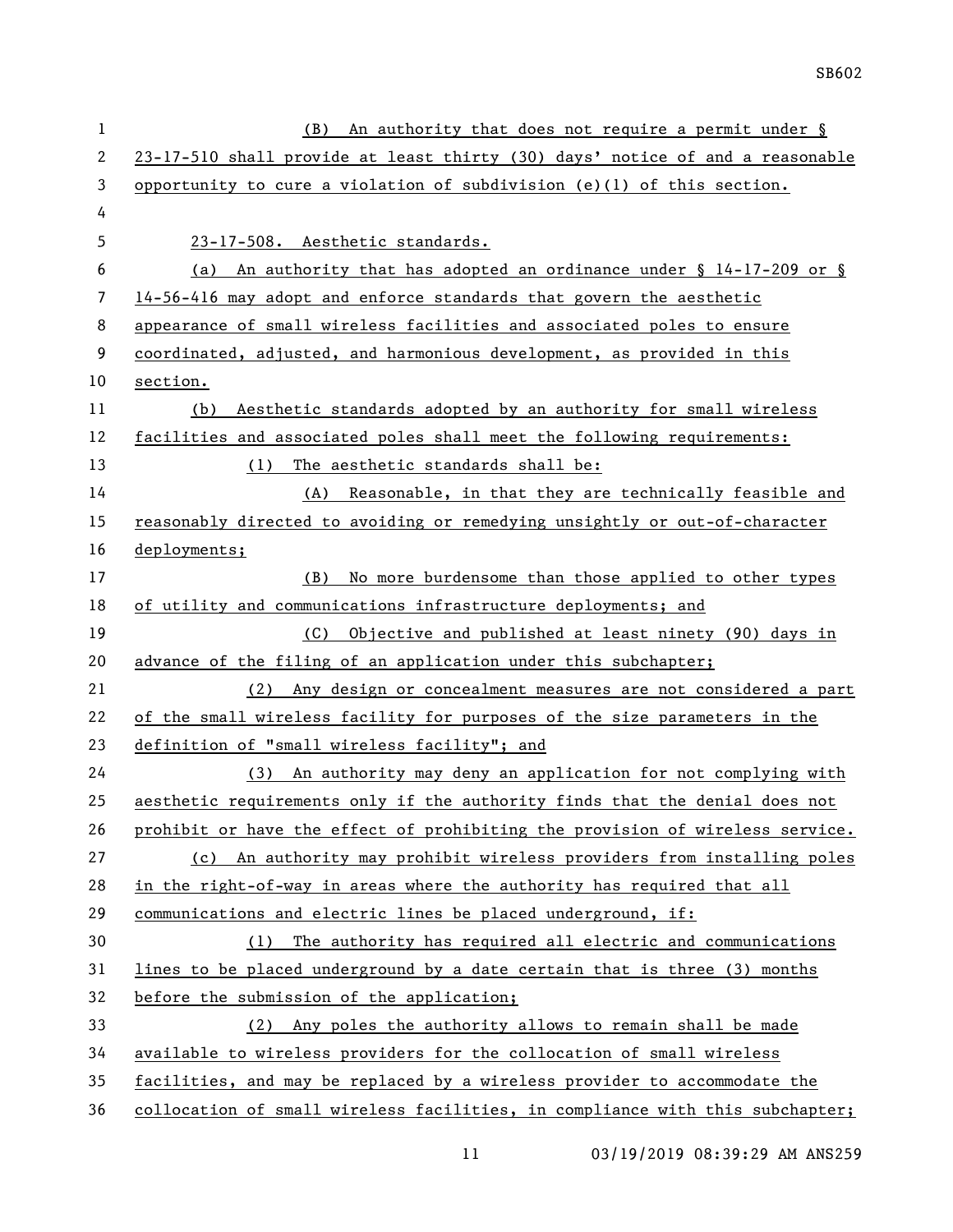| 1            | (3) A wireless provider may install a new pole in the designated              |
|--------------|-------------------------------------------------------------------------------|
| $\mathbf{2}$ | area that otherwise complies with this section when it is not able to provide |
| 3            | wireless service by collocating on a remaining structure; and                 |
| 4            | (4)(A) For small wireless facilities installed before an                      |
| 5            | authority adopts requirements that communications and electric lines be       |
| 6            | placed underground, an authority adopting the requirements shall:             |
| 7            | (i) Permit a wireless provider to maintain the small                          |
| 8            | wireless facilities in a place on any pole not required to be removed,        |
| 9            | subject to any applicable pole attachment agreement with the pole owner; or   |
| 10           | (ii) Permit the wireless provider to replace an                               |
| 11           | existing pole within fifty feet (50') of the prior location.                  |
| 12           | (B) An authority may require wireless providers to comply                     |
| 13           | with reasonable and nondiscriminatory horizontal spacing requirements of      |
| 14           | general application for new poles and ground-mounted small wireless           |
| 15           | facilities, but the requirements shall not prevent a wireless provider from   |
| 16           | serving any location.                                                         |
| 17           | $(d)(1)$ When a wireless provider applies to install a new pole in the        |
| 18           | right-of-way in an area zoned for residential use, the authority may propose  |
| 19           | an alternative location in the right-of-way within one hundred feet (100') of |
| 20           | the location stated in the application, and the wireless provider shall use   |
| 21           | the authority's proposed alternative location unless the location imposes     |
| 22           | technical limits or significant additional costs.                             |
| 23           | The wireless provider shall certify that it has made the<br>(2)               |
| 24           | determination in good faith, based on the assessment of a licensed engineer,  |
| 25           | and the wireless provider shall provide a written summary of the basis for    |
| 26           | the determination.                                                            |
| 27           | (e) Aesthetic standards shall be effective after approval by                  |
| 28           | ordinance, resolution, or rule of the governing body of the authority.        |
| 29           | $(f)(1)$ The board of zoning adjustment of an authority may:                  |
| 30           | (A) Hear appeals of the decision of the administrative                        |
| 31           | officers in respect to the enforcement and application of the aesthetic       |
| 32           | standards, and may affirm or reverse, in whole or in part, the decision of    |
| 33           | the administrative officer; and                                               |
| 34           | (B) Hear requests for variances from the literal                              |
| 35           | provisions of the aesthetic standards and grant the variances only when it is |
| 36           | necessary to avoid the prohibition of wireless service or otherwise comply    |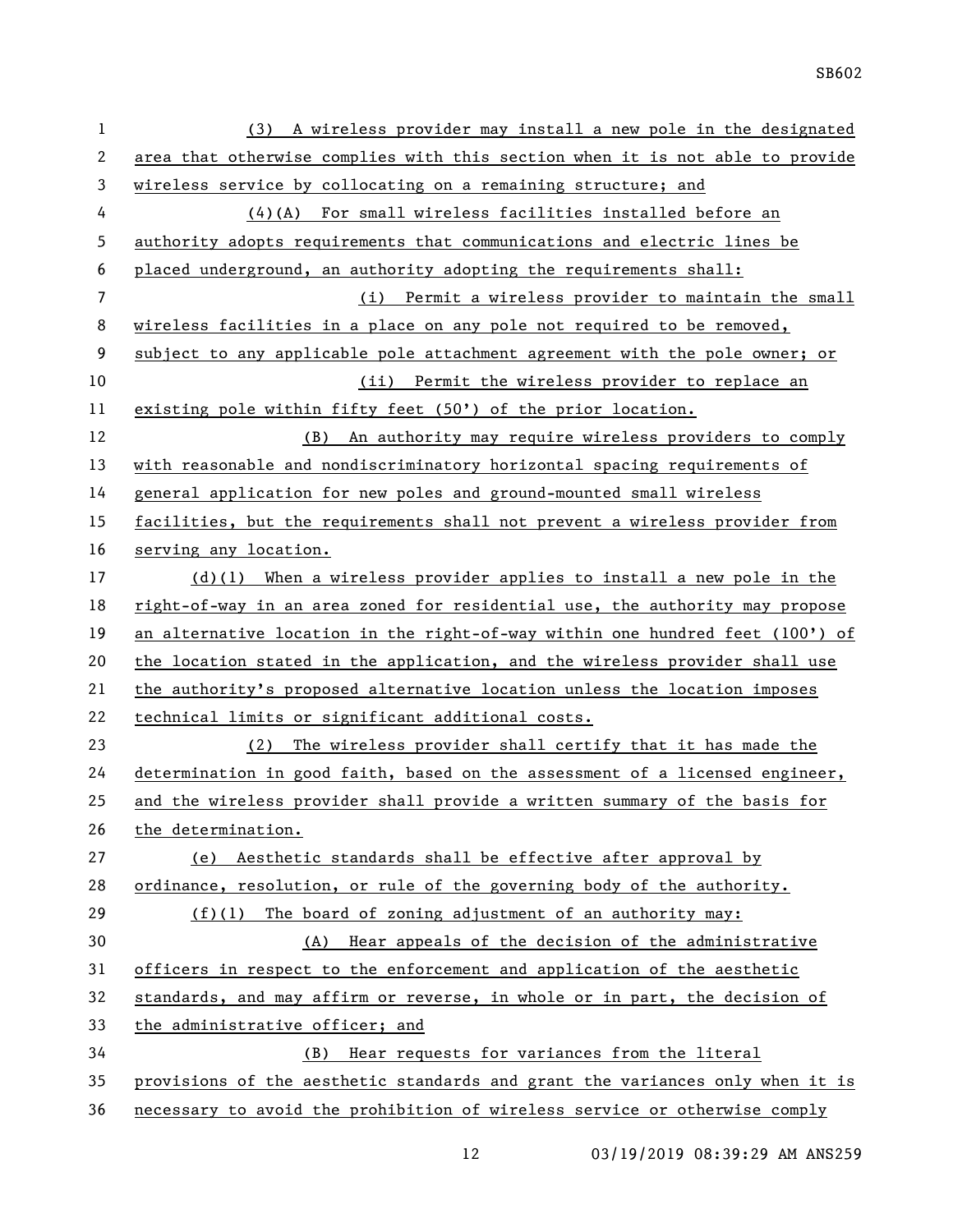| 1  | with the law.                                                                 |
|----|-------------------------------------------------------------------------------|
| 2  | Decisions of the board in respect to subdivision $(f)(1)$ of<br>(2)           |
| 3  | this section shall be subject to appeal only to a court of record having      |
| 4  | jurisdiction.                                                                 |
| 5  |                                                                               |
| 6  | 23-17-509. Collocation on authority poles.                                    |
| 7  | This section applies to activities of a wireless provider<br>(a)              |
| 8  | collocating small wireless facilities on authority poles in the authority's   |
| 9  | right-of-way or in a right-of-way controlled by the Arkansas Department of    |
| 10 | Transportation located within an authority.                                   |
| 11 | $(b)(1)$ A person owning, managing, or controlling authority poles in         |
| 12 | the right-of-way shall not enter into an exclusive arrangement with any       |
| 13 | person for the right to attach to the poles.                                  |
| 14 | (2) A person who purchases or otherwise acquires an authority                 |
| 15 | pole is subject to the requirements of this section.                          |
| 16 | (c) An authority shall allow the collocation of small wireless                |
| 17 | facilities on authority poles on nondiscriminatory terms and conditions using |
| 18 | the process in $\S$ 23-17-510.                                                |
| 19 | The rate to collocate on authority poles is provided in $\S$ 23-17-<br>(d)    |
| 20 | 511.                                                                          |
| 21 | $(e)(1)(A)$ As part of an application to collocate a small wireless           |
| 22 | facility on an authority pole, the wireless provider shall submit make-ready  |
| 23 | design drawings and work descriptions that enable the pole to support the     |
| 24 | requested collocation by the wireless provider, including pole replacement if |
| 25 | necessary.                                                                    |
| 26 | An authority may amend the make-ready design drawings<br>(B)                  |
| 27 | and work to comply with applicable codes before the issuance of a permit to   |
| 28 | the extent reasonably necessary.                                              |
| 29 | The rates, fees, and terms and conditions for the make-ready<br>(2)           |
| 30 | work to collocate on an authority pole shall be nondiscriminatory,            |
| 31 | competitively neutral, and commercially reasonable and shall comply with this |
| 32 | subchapter.                                                                   |
| 33 | The authority shall not require more make-ready work than<br>(3)              |
| 34 | required to meet applicable codes or industry standards nor may the fees for  |
| 35 | make-ready work include costs related to preexisting or prior damage or       |
| 36 | noncompliance.                                                                |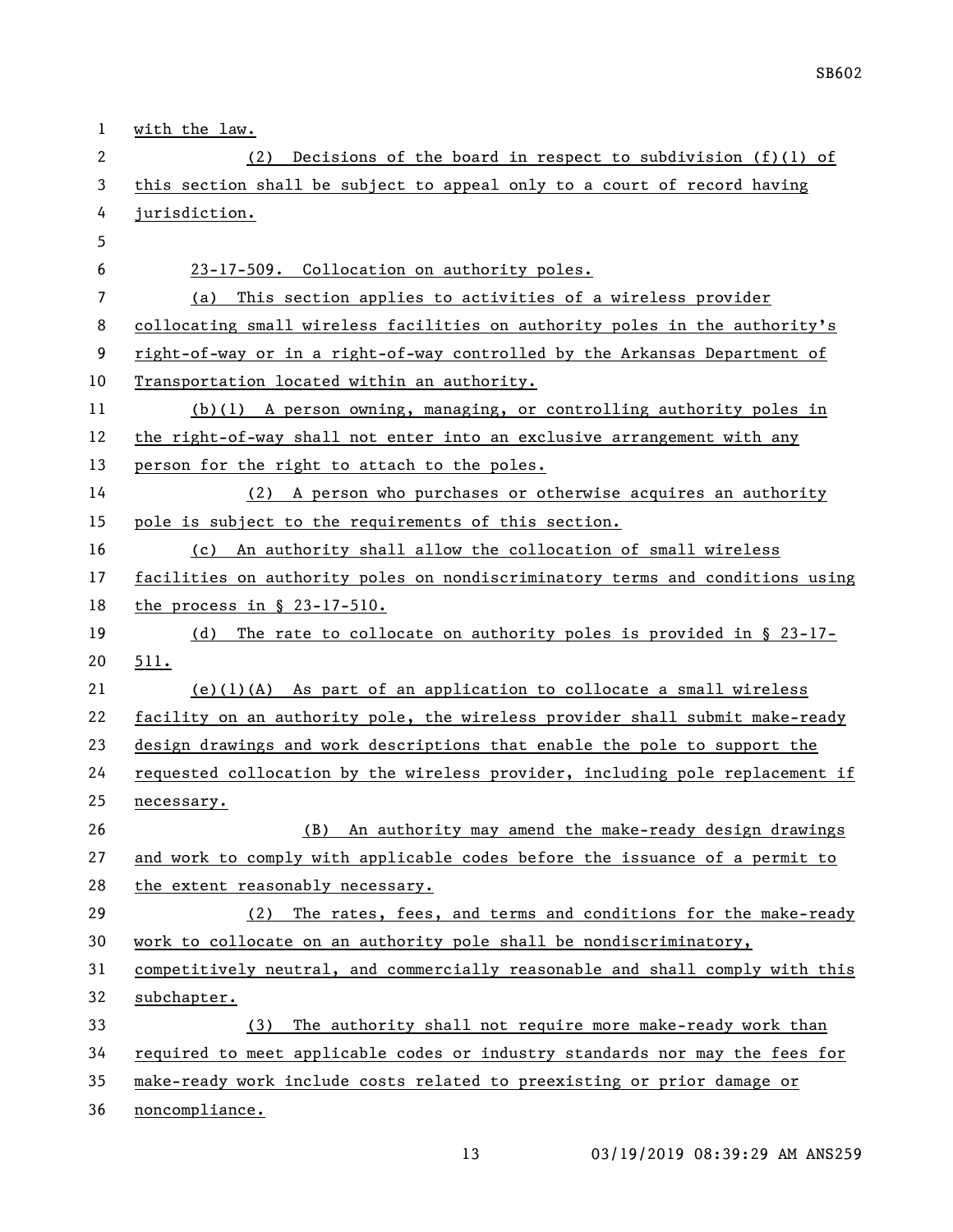| 1              | $(4)(A)$ An authority may require replacement of an authority pole            |
|----------------|-------------------------------------------------------------------------------|
| $\mathbf{2}$   | only if the collocation would make the authority pole structurally unsound.   |
| 3              | (B) The authority may require that the replaced authority                     |
| 4              | pole have the same functionality as the pole being replaced.                  |
| 5              | (C) If the authority pole is replaced, the authority shall                    |
| 6              | take ownership of the new pole and operate authority fixtures on the pole.    |
| $\overline{7}$ | $(5)$ (A) Make-ready fees charged by an authority may include the             |
| 8              | amount the authority pays a professional engineer registered in Arkansas to   |
| 9              | review the wireless provider's make-ready work plans.                         |
| 10             | (B) Fees for make-ready work shall not include any revenue                    |
| 11             | or contingency-based consultant's fees or expenses of any kind.               |
| 12             | Within sixty (60) days of the receipt of the application<br>(6)               |
| 13             | filed to collocate on an authority pole, the authority shall elect to:        |
| 14             | (A) Perform the make-ready work necessary to enable the                       |
| 15             | pole to support the requested collocation by a wireless provider and provide  |
| 16             | a good-faith estimate for the work, including pole replacement, if necessary; |
| 17             | or                                                                            |
| 18             | Authorize the wireless provider to perform the make-<br>(B)                   |
| 19             | ready work.                                                                   |
| 20             | The authority shall complete make-ready work it elects to<br>(7)(A)           |
| 21             | perform, including any pole replacement, within sixty (60) days of written    |
| 22             | acceptance of the good faith estimate of the applicant.                       |
| 23             | (B) If the authority electing to perform the make-ready                       |
| 24             | work has not completed the work within sixty (60) days after the written      |
| 25             | acceptance and deposit of the good faith estimate by the applicant, the       |
| 26             | applicant may demand a return of any deposited funds and proceed with the     |
| 27             | make-ready work as described in subdivision (e)(1)(A) of this section, using  |
| 28             | authorized, qualified contractors approved by the authority with the          |
| 29             | authorization not to be unreasonably withheld, conditioned, or delayed.       |
| 30             | $(f)(1)$ An authority may reserve space on an authority pole for future       |
| 31             | public safety or transportation uses in a documented and approved plan in     |
| 32             | place at the time an application is filed.                                    |
| 33             | (2) A reservation of space shall not preclude placement of a                  |
| 34             | pole or collocation of a small wireless facility.                             |
| 35             | (3) If replacement of the authority's pole is necessary to                    |
|                |                                                                               |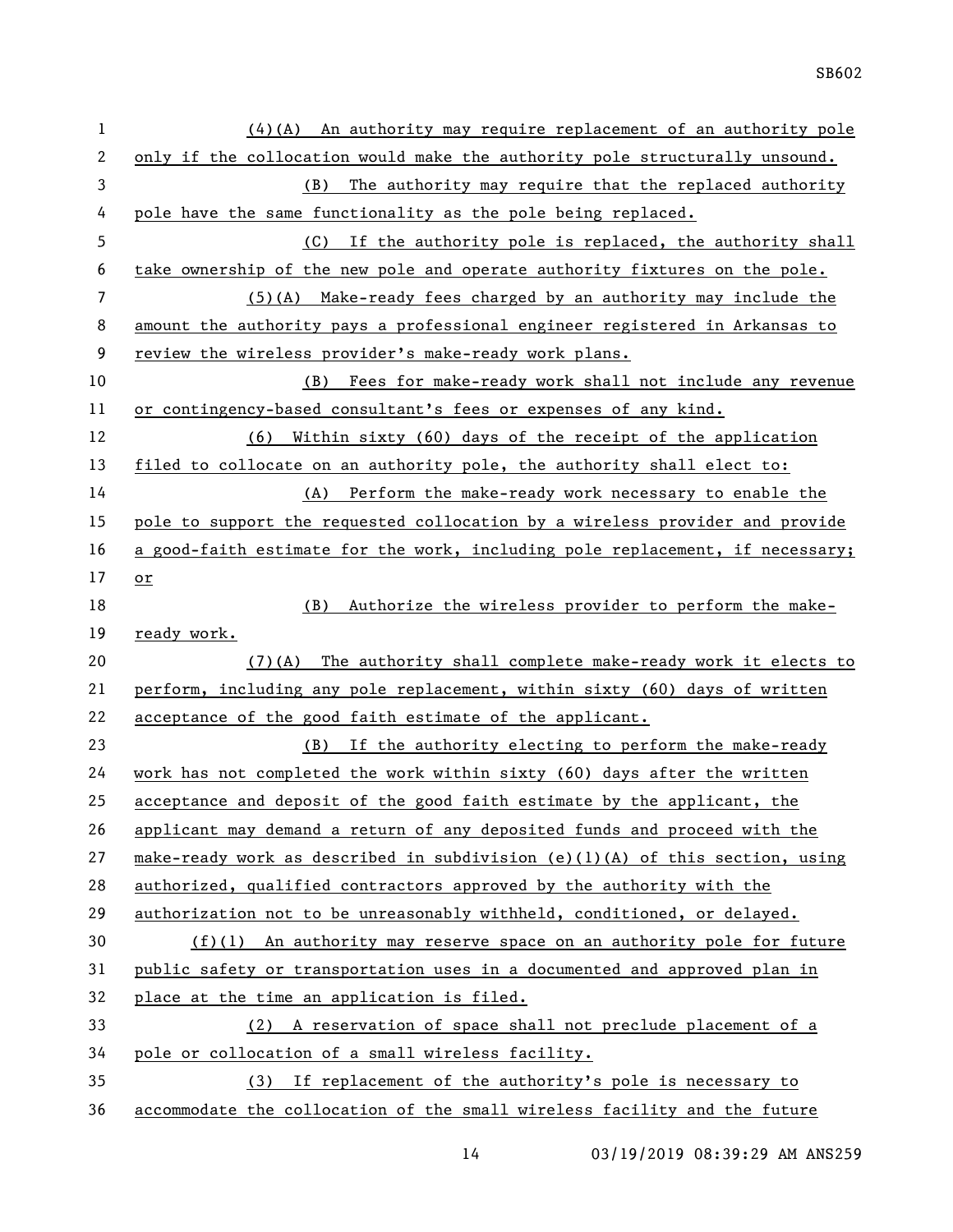| 1  | use, the wireless provider shall pay for the replacement of the authority      |
|----|--------------------------------------------------------------------------------|
| 2  | pole and the replaced pole shall accommodate future use.                       |
| 3  |                                                                                |
| 4  | 23-17-510. Permits.                                                            |
| 5  | This section applies to all permits required for the collocation<br>(a)        |
| 6  | of small wireless facilities and to the permitting of the installation,        |
| 7  | modification, and replacement of associated poles by a wireless provider       |
| 8  | that:                                                                          |
| 9  | Is in an authority's right-of-way; or<br>(1)                                   |
| 10 | Is in a right-of-way controlled by the Arkansas Department<br>(2)              |
| 11 | of Transportation located within the jurisdiction of an authority if the       |
| 12 | application is for collocation on an authority pole or if the authority has    |
| 13 | adopted aesthetic standards under § 23-17-508.                                 |
| 14 | Except as provided in this subchapter, an authority shall not<br>(b)           |
| 15 | prohibit, regulate, or charge for the collocation of small wireless            |
| 16 | facilities or the installation, modification, or replacement of associated     |
| 17 | poles that may be permitted in this section.                                   |
| 18 | An authority may require an applicant to obtain one (1) or more<br>(c)         |
| 19 | permits to collocate small wireless facilities or to install a new, modified,  |
| 20 | or replacement pole associated with a small wireless facility as provided in   |
| 21 | § 23-17-505 to § 23-17-507, provided the permits are of general applicability  |
| 22 | and do not apply exclusively to small wireless facilities.                     |
| 23 | An authority shall receive and process applications subject to the<br>(d)      |
| 24 | following requirements:                                                        |
| 25 | (1) An authority shall not directly or indirectly require an                   |
| 26 | applicant to perform services or provide goods unrelated to the permit, such   |
| 27 | as in-kind contributions to the authority, including without limitation        |
| 28 | reserving fiber, conduit, or space on the applicant's pole for the authority;  |
| 29 | (2) An authority may require an applicant to submit the                        |
| 30 | information and fees stated in subdivision $(d)(2)(A)-(J)$ of this section for |
| 31 | a permit for a deployment in the authority's right-of-way or on an authority   |
| 32 | pole in the right-of-way controlled by the Arkansas Department of              |
| 33 | Transportation located within an authority and may only require an applicant   |
| 34 | to submit the information and fees stated in subdivision $(d)(2)(A)-(C)$ and   |
| 35 | (J) of this section for deployments of or on poles that are not owned by the   |
| 36 | authority located in the right-of-way controlled by the Arkansas Department    |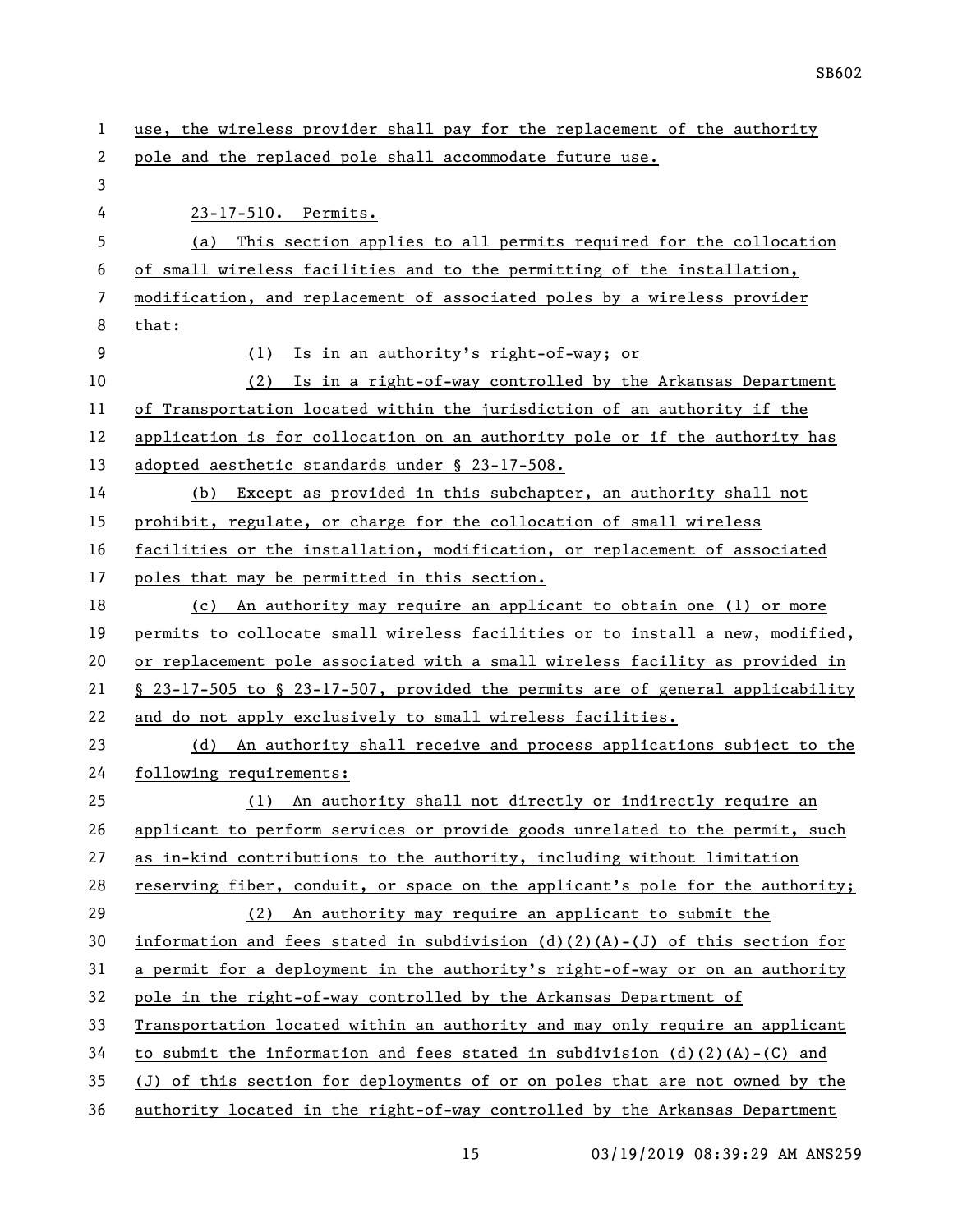| 1  | of Transportation located within an authority:                               |
|----|------------------------------------------------------------------------------|
| 2  | Identification of the applicant;<br>(A)                                      |
| 3  | (B)<br>A map or description of the location of the                           |
| 4  | facilities;                                                                  |
| 5  | An illustration that shows the final appearance of the<br>(C)                |
| 6  | facilities;                                                                  |
| 7  | (D)<br>Engineering drawings of the facilities to be                          |
| 8  | installed, including required make-ready work to be performed;               |
| 9  | Electrical load information;<br>(E)                                          |
| 10 | Pole loading calculations;<br>(F)                                            |
| 11 | Worker safety information related to small wireless<br>(G)                   |
| 12 | facility installation;                                                       |
| 13 | Evidence of bonding, if required;<br>(H)                                     |
| 14 | Evidence of insurance, if required; and<br>(1)                               |
| 15 | Required application fees;<br>(J)                                            |
| 16 | An authority shall not require:<br>(3)                                       |
| 17 | The collocation of small wireless facilities on any<br>(A)                   |
| 18 | specific pole or category of poles or require multiple antenna facilities on |
| 19 | a single pole;                                                               |
| 20 | The use of specific pole types or configurations when<br>(B)                 |
| 21 | installing new or replacement poles; or                                      |
| 22 | The underground placements of small wireless<br>(C)                          |
| 23 | facilities that are, or are designated in an application, to be pole-mounted |
| 24 | or ground-mounted;                                                           |
| 25 | An authority shall not limit the collocation of small<br>(4)                 |
| 26 | wireless facilities by minimum horizontal separation distance requirements   |
| 27 | from existing small wireless facilities, poles, or wireless support          |
| 28 | structures;                                                                  |
| 29 | The applicant shall attest that the small wireless<br>(5)                    |
| 30 | facilities will be operational for use by a wireless service provider within |
| 31 | one (1) year of after the permit issuance date, unless the authority and the |
| 32 | applicant agree to extend this period or delay is caused by lack of          |
| 33 | commercial power, communications, transport facilities to the site, or any   |
| 34 | other factors outside of the applicant's control;                            |
| 35 | $(6)(A)$ Within ten (10) days of receiving an application, an                |
| 36 | authority shall determine and notify the applicant in writing whether the    |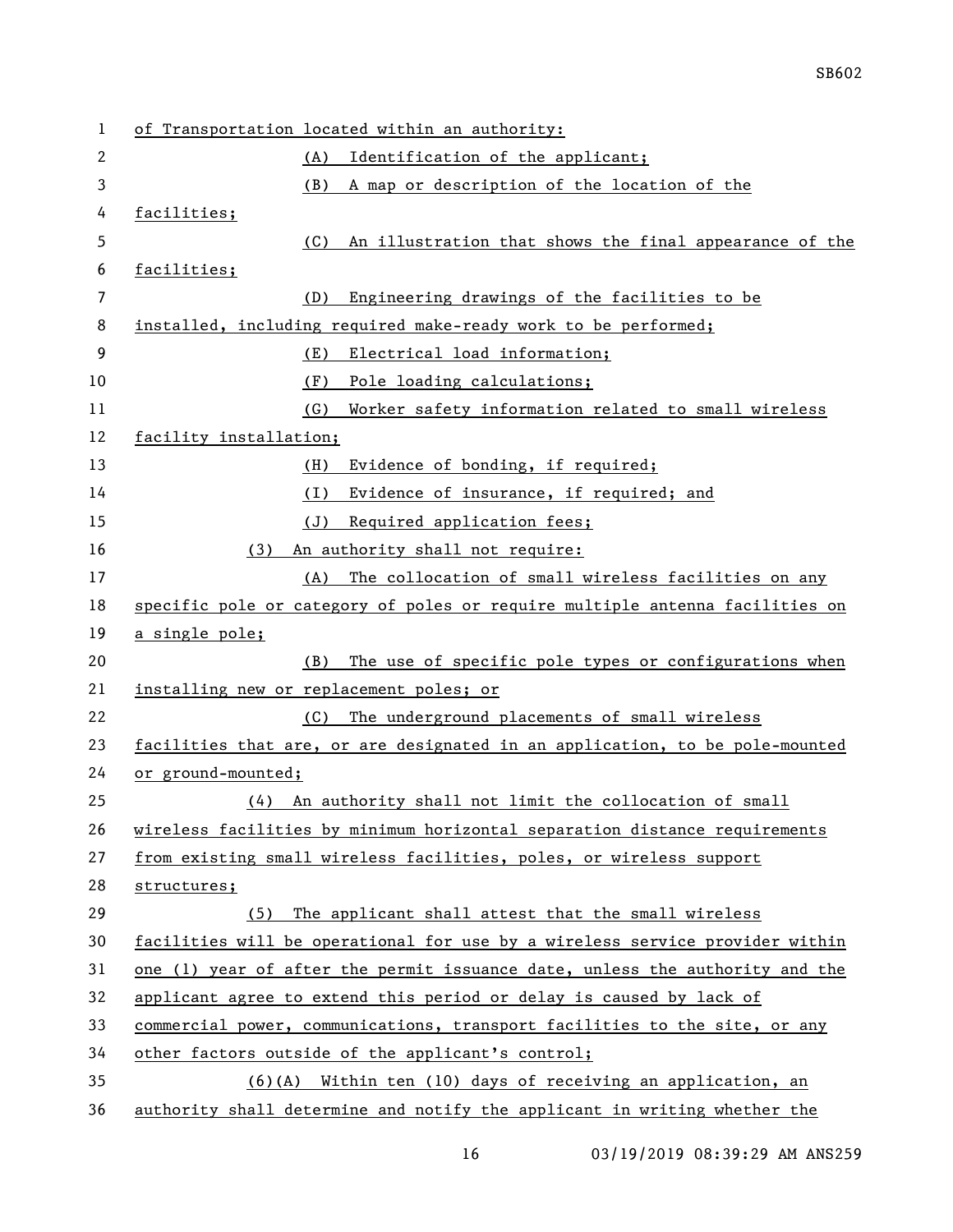| 1              | application is complete.                                                               |
|----------------|----------------------------------------------------------------------------------------|
| 2              | If an application is incomplete, the authority shall<br>(B)                            |
| 3              | specifically identify the missing information in writing.                              |
| 4              | The processing deadline in subdivision $(d)(7)$ of this<br>(C)                         |
| 5              | section shall restart at zero (0) on the date the applicant provides the               |
| 6              | missing information identified under subdivision $(b)(6)(B)$ to complete the           |
| $\overline{7}$ | application;                                                                           |
| 8              | (7)(A) Applications shall be processed on a nondiscriminatory                          |
| 9              | basis within:                                                                          |
| 10             | (i) Sixty (60) days of receipt of an application for                                   |
| 11             | the collocation of a small wireless facility; and                                      |
| 12             | (ii) Ninety (90) days for an application to install,                                   |
| 13             | modify, or replace a pole on which a small wireless facility is or will be             |
| 14             | collocated.                                                                            |
| 15             | The processing deadline may be tolled by agreement of<br>(B)                           |
| 16             | the applicant and the authority.                                                       |
| 17             | (C) If an authority fails to act on a complete application                             |
| 18             | within the applicable deadline, the application shall be deemed to be                  |
| 19             | approved ten (10) days after written notice is provided by the applicant to            |
| 20             | the authority that the time period for acting on the application has lapsed;           |
| 21             | (8) An authority may deny a proposed collocation of a small                            |
| 22             | wireless facility or installation, modification, or replacement of a pole in           |
| 23             | its right-of-way that meets the requirements in $\S$ 23-17-506(a)-(c) only if          |
| 24             | <u>authorized</u> under subdivisions $(d)(9)$ or $(d)(10)$ or the proposed deployment: |
| 25             | (A) Materially interferes with the safe operation of                                   |
| 26             | traffic control equipment;                                                             |
| 27             | Materially interferes with sight lines or clear zones<br>(B)                           |
| 28             | for transportation or pedestrians;                                                     |
| 29             | (C) Materially interferes with compliance with the                                     |
| 30             | Americans with Disabilities Act of 1990, Pub. L. No. 101-336, or similar               |
| 31             | federal or state standards regarding pedestrian access or movement;                    |
| 32             | Fails to comply with applicable codes; or<br>(D)                                       |
| 33             | (E)<br>Fails to comply with $\S$ 23-17-506(d) and (e) and $\S$ 23-                     |
| 34             | $17 - 508;$                                                                            |
| 35             | An authority may deny a proposed collocation of a small<br>(9)                         |
| 36             | wireless facility on an authority pole in a right-of-way controlled by the             |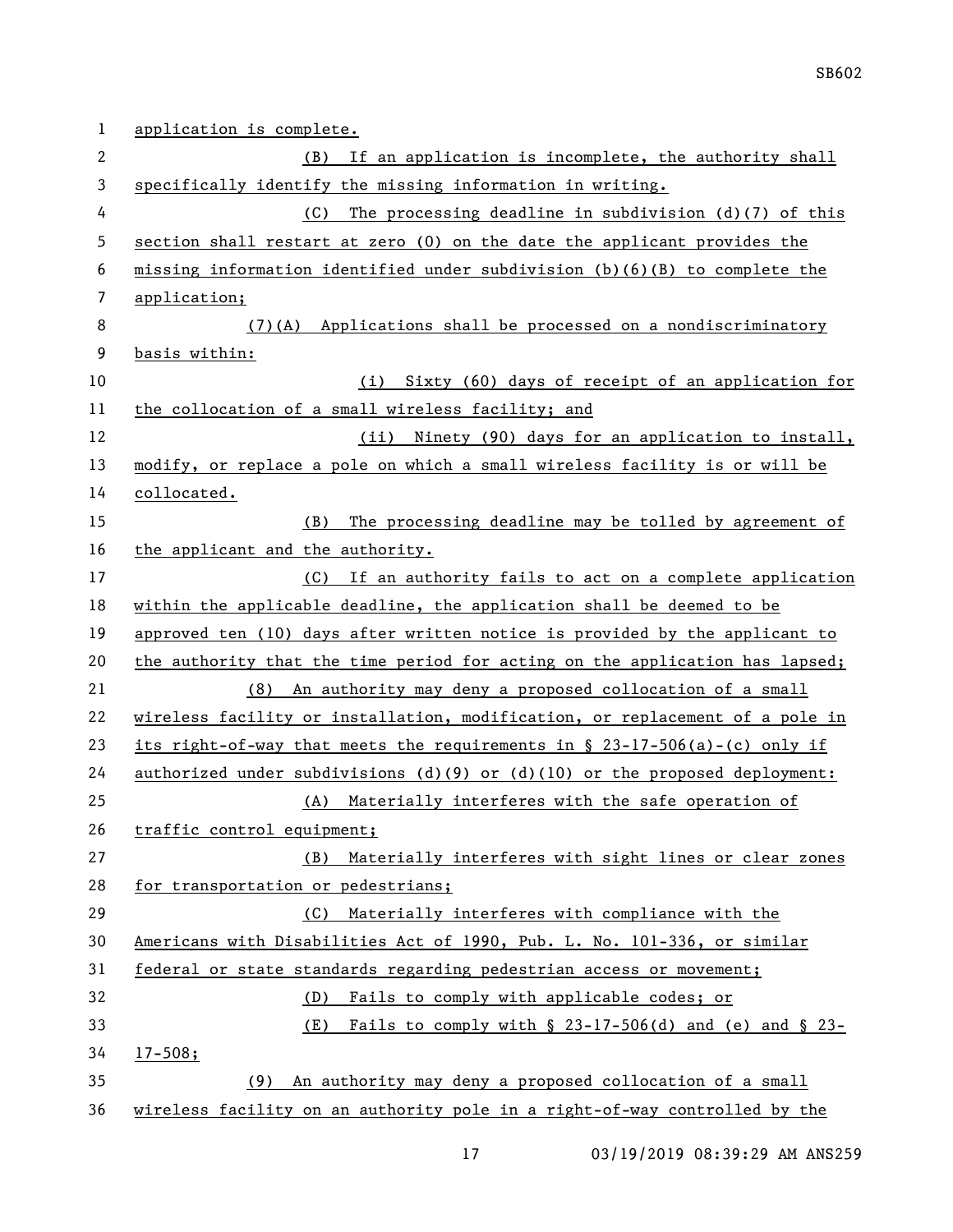| 1              | Arkansas Department of Transportation located within the authority that meets |
|----------------|-------------------------------------------------------------------------------|
| 2              | the requirements in $\S$ 23-17-506 only if the proposed collocation meets the |
| 3              | criteria in § $23-17-510(d)(8)(A)$ or (D) or fails to comply with aesthetic   |
| 4              | standards adopted in an ordinance under § 23-17-508;                          |
| 5              | (10) An authority may deny a proposed collocation of a small                  |
| 6              | wireless facility or installation, modification, or replacement of a pole in  |
| $\overline{7}$ | a right-of-way controlled by the Arkansas Department of Transportation        |
| 8              | located within the authority that meets the requirements in § 23-17-506 only  |
| 9              | if the proposed deployment fails to comply with aesthetic standards adopted   |
| 10             | in an ordinance under § 23-17-508;                                            |
| 11             | $(11)(A)$ The authority shall document the basis for a denial,                |
| 12             | including the specific code, rule, or statutory authority on which the denial |
| 13             | is based, and send the documentation to the applicant on or before the day    |
| 14             | the authority denies an application.                                          |
| 15             | (B) The applicant may cure the deficiencies identified by                     |
| 16             | the authority and resubmit the application within thirty (30) days of the     |
| 17             | denial without paying an additional application fee.                          |
| 18             | (C) The authority shall approve or deny the revised                           |
| 19             | application within thirty (30) days of resubmission and limit its review to   |
| 20             | the deficiencies cited in the denial;                                         |
| 21             | (12)(A)(i) An applicant seeking to collocate small wireless                   |
| 22             | facilities within the jurisdiction of a single authority shall be allowed at  |
| 23             | the applicant's discretion to file a batched application for small wireless   |
| 24             | facilities and associated poles and receive a single permit for the           |
| 25             | collocation of multiple small wireless facilities and the placement of        |
| 26             | associated poles.                                                             |
| 27             | (ii) However, the denial of one (1) or more small                             |
| 28             | wireless facilities in a batched application shall not delay processing of    |
| 29             | any other small wireless facilities or poles in the same consolidated         |
| 30             | application.                                                                  |
| 31             | Batched applications shall be collectively processed<br>(B)                   |
| 32             | according to the procedures in this section.                                  |
| 33             | (C) A consolidated application that includes new pole                         |
| 34             | deployments shall be subject to a ninety-day timeframe for approval;          |
| 35             | $(13)(A)$ Installation or collocation for which a permit is                   |
| 36             | granted under this section shall be completed within one (1) year after the   |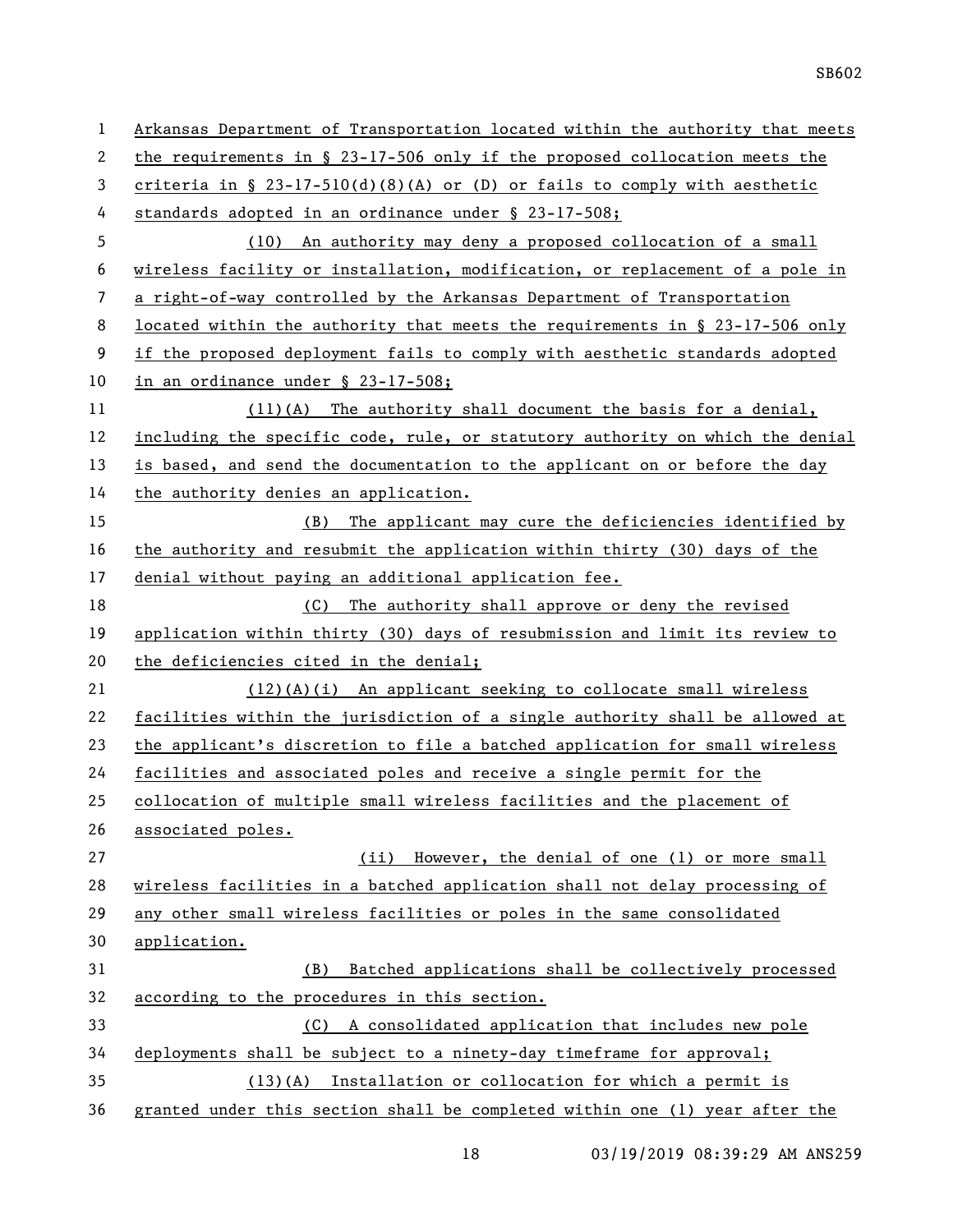| $\mathbf{1}$ | permit issuance date unless the authority and the applicant agree to extend   |
|--------------|-------------------------------------------------------------------------------|
| 2            | this period, or a delay is caused by circumstances beyond the applicant's     |
| 3            | control.                                                                      |
| 4            | Approval of an application authorizes the applicant to<br>(B)                 |
| 5            | undertake the installation or collocation;                                    |
| 6            | Subject to applicable relocation requirements and the<br>(14)                 |
| 7            | applicant's right to terminate at any time, the applicant shall operate and   |
| 8            | maintain the small wireless facilities and any associated poles covered by    |
| 9            | the permit for a period of not less than ten (10) years, which shall be       |
| 10           | renewed for equivalent durations so long as the small wireless facilities     |
| 11           | comply with the criteria stated in subdivision $(d)(8)$ of this section; and  |
| 12           | (15) An authority shall not institute, either expressly or de                 |
| 13           | facto, a moratorium on:                                                       |
| 14           | (A) Filing, receiving, or processing applications; or                         |
| 15           | (B) Issuing permits or other approvals, if any, for the                       |
| 16           | collocation of small wireless facilities or the installation, modification,   |
| 17           | or replacement of associated poles.                                           |
| 18           | $(e)(1)$ An authority shall not require an application for:                   |
| 19           | (A) Routine maintenance; or                                                   |
| 20           | The replacement of small wireless facilities with<br>(B)                      |
| 21           | small wireless facilities that are substantially similar or the same size or  |
| 22           | smaller.                                                                      |
| 23           | (2) However, an authority may require a permit for work that                  |
| 24           | requires excavation or closure of sidewalks or vehicular lanes within the     |
| 25           | right-of-way for the activities.                                              |
| 26           | (3) A permit shall be issued to the applicant on a                            |
| 27           | nondiscriminatory basis upon terms and conditions applied to any other        |
| 28           | person's activities in the right-of-way that requires excavation, closing of  |
| 29           | sidewalks, or vehicular lanes.                                                |
| 30           |                                                                               |
| 31           | 23-17-511. Fees and rates.                                                    |
| 32           | This section shall govern an authority's rates and fees for use of<br>(a)     |
| 33           | authority poles and the placement of a small wireless facility or associated  |
| 34           | poles.                                                                        |
| 35           | An authority shall not require a wireless provider to pay any<br>(b)          |
| 36           | rates, fees, or compensation to the authority or other person other than what |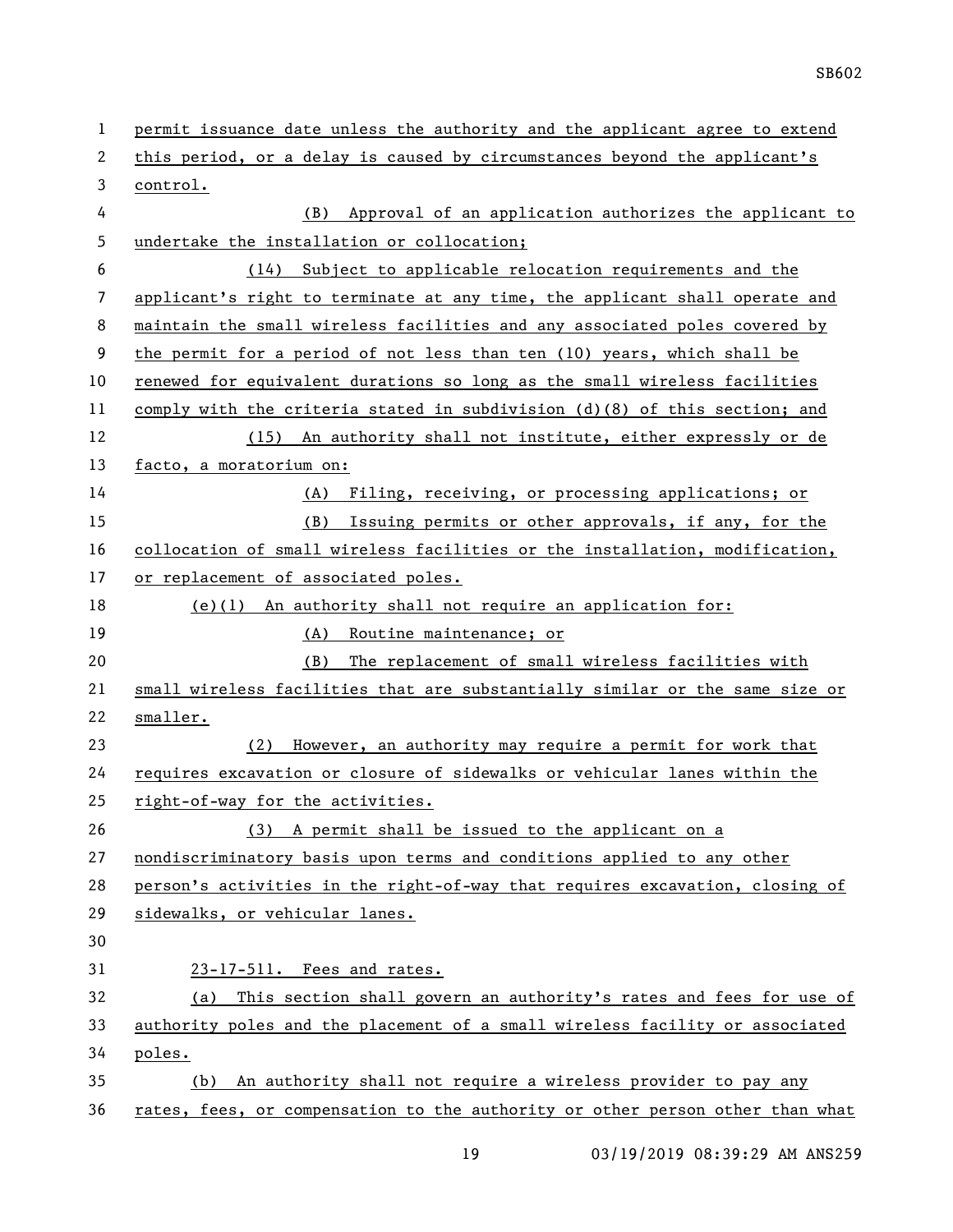| $\mathbf{1}$   | is expressly authorized by this subchapter for the right to use or occupy a   |
|----------------|-------------------------------------------------------------------------------|
| 2              | right-of-way, for collocation of small wireless facilities on or in           |
| 3              | structures in the right-of-way, or for the installation, maintenance,         |
| 4              | modification, and replacement of associated poles in the right-of-way.        |
| 5              | (c) Application fees for a permit shall be nondiscriminatory and shall        |
| 6              | not collectively exceed the following:                                        |
| $\overline{7}$ | One hundred dollars (\$100) for each small wireless facility;<br>(1)          |
| 8              | or                                                                            |
| 9              | Two hundred fifty dollars (\$250) for the installation,<br>(2)                |
| 10             | modification, or replacement of a pole together with the collocation of an    |
| 11             | associated small wireless facility in the right-of-way.                       |
| 12             | (d)(1) Except as described in $\S$ 23-17-510(e), a wireless provider          |
| 13             | shall pay an authority compensation for use of the right-of-way, an annual    |
| 14             | rate of up to thirty dollars (\$30.00) per small wireless facility.           |
| 15             | (2) A wireless provider shall pay an authority compensation for               |
| 16             | collocation of small wireless facilities on authority poles an annual rate of |
| 17             | up to two hundred forty dollars (\$240) for each authority pole.              |
| 18             | (e) The rates under this section, together with a one-time application        |
| 19             | fee, shall be the total compensation that the wireless provider is required   |
| 20             | to pay the authority for the deployment of small wireless facilities in the   |
| 21             | right-of-way and any associated poles.                                        |
| 22             |                                                                               |
| 23             | 23-17-512. Local authority.                                                   |
| 24             | $(a)(1)$ Subject to this subchapter and applicable federal law, an            |
| 25             | authority may continue to exercise zoning, land use, planning, and permitting |
| 26             | authority within its territorial boundaries with respect to wireless support  |
| 27             | structures, including the enforcement of applicable codes.                    |
| 28             | (2) An authority shall not have or exercise any jurisdiction or               |
| 29             | authority over the design, engineering, construction, installation, or        |
| 30             | operation of a small wireless facility located in an interior structure or    |
| 31             | upon the site of a campus, stadium, or athletic facility not owned or         |
| 32             | controlled by the authority, other than to require compliance with applicable |
| 33             | codes.                                                                        |
| 34             | (b) This subchapter does not authorize the state or any political             |
| 35             |                                                                               |
|                | subdivision, including an authority, to require small wireless facility       |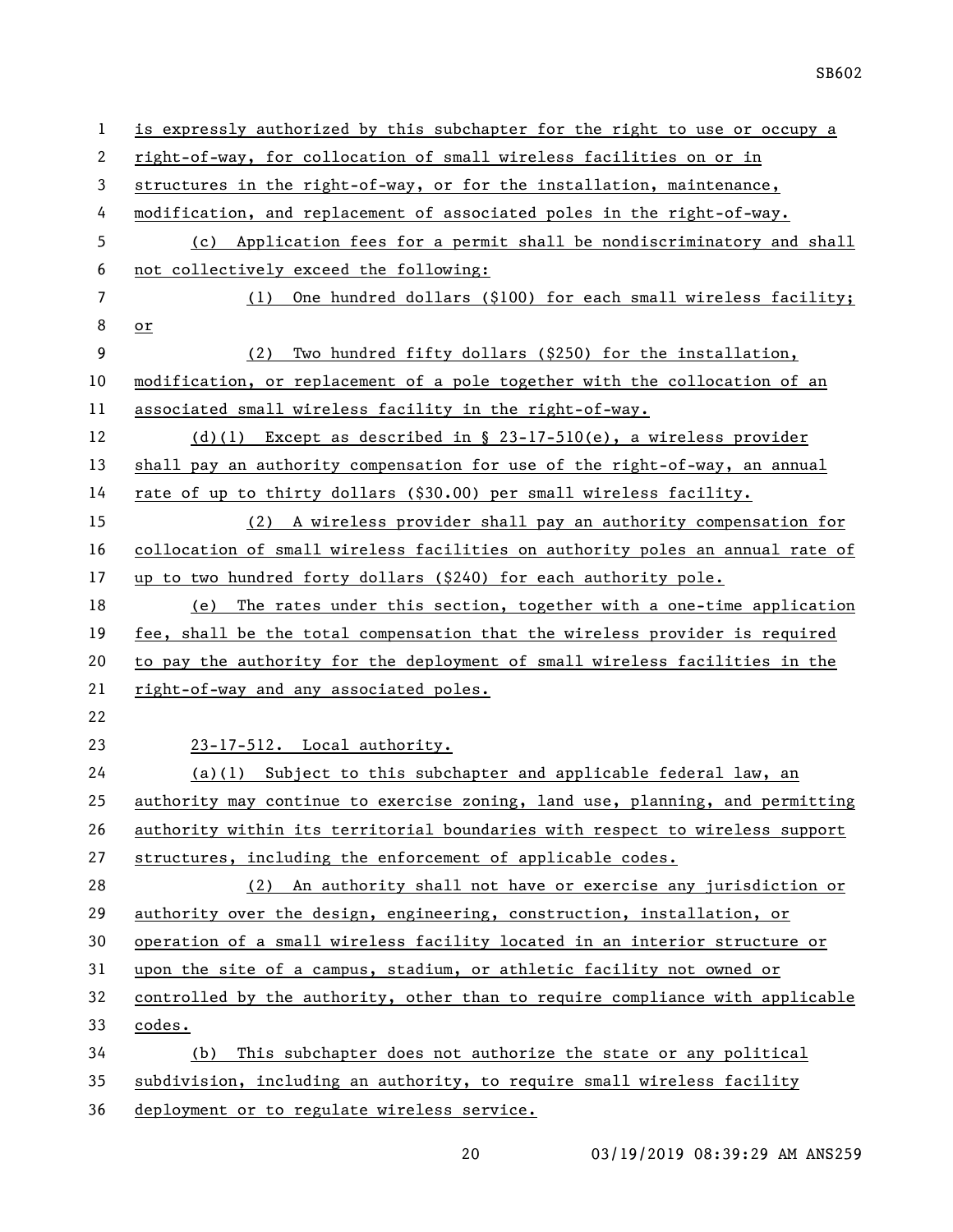| 1  |                                                                               |
|----|-------------------------------------------------------------------------------|
| 2  | 23-17-513. Arkansas Public Service Commission - Jurisdiction over pole        |
| 3  | attachments.                                                                  |
| 4  | This subchapter does not limit, abrogate, or supersede the<br>(a)             |
| 5  | jurisdiction of the Arkansas Public Service Commission, or any rule or order  |
| 6  | of the commission concerning pole attachments under § 23-4-1001 et seq., or   |
| 7  | any agreement of a public utility pole owner and attacher related to the      |
| 8  | rates, terms, and conditions for a pole attachment.                           |
| 9  | This subchapter does not authorize:<br>(b)                                    |
| 10 | (1) Any attachment or installation to or on an electric                       |
| 11 | cooperative-owned pole;                                                       |
| 12 | (2) Any attachment or installation within a nonpublic right-of-               |
| 13 | way acquired by an electric cooperative; or                                   |
| 14 | (3) Use of an electric cooperative-owned line, duct, conduit,                 |
| 15 | similar structure, or equipment of any type.                                  |
| 16 | This subchapter does not authorize:<br>(c)                                    |
| 17 | (1) Any attachment or installation to or on an investor-owned                 |
| 18 | electric utility-owned pole;                                                  |
| 19 | (2) Any attachment or installation within a nonpublic right-of-               |
| 20 | way acquired by an investor-owned electric public utility; or                 |
| 21 | (3) Use of an investor-owned electric public utility owned line,              |
| 22 | duct, conduit, similar structure, or equipment of any type.                   |
| 23 |                                                                               |
| 24 | 23-17-514. Implementation.                                                    |
| 25 | $(a)(1)$ An authority may adopt an ordinance that makes available to          |
| 26 | wireless providers rates, fees, and other terms that comply with this         |
| 27 | subchapter.                                                                   |
| 28 | Subject to the other provisions of this section, in the<br>(2)                |
| 29 | absence of an ordinance or agreement that substantially implements this       |
| 30 | subchapter and until such an ordinance is adopted or agreement is reached, if |
| 31 | at all, a wireless provider may collocate small wireless facilities and       |
| 32 | install associated poles under the requirements of this subchapter.           |
| 33 | (3) An authority shall not require a wireless provider to enter               |
| 34 | into an agreement to implement this subchapter, but such agreements are       |
| 35 | permissible if voluntary and nondiscriminatory.                               |
| 36 | (b) Ordinances and agreements implementing this subchapter are public         |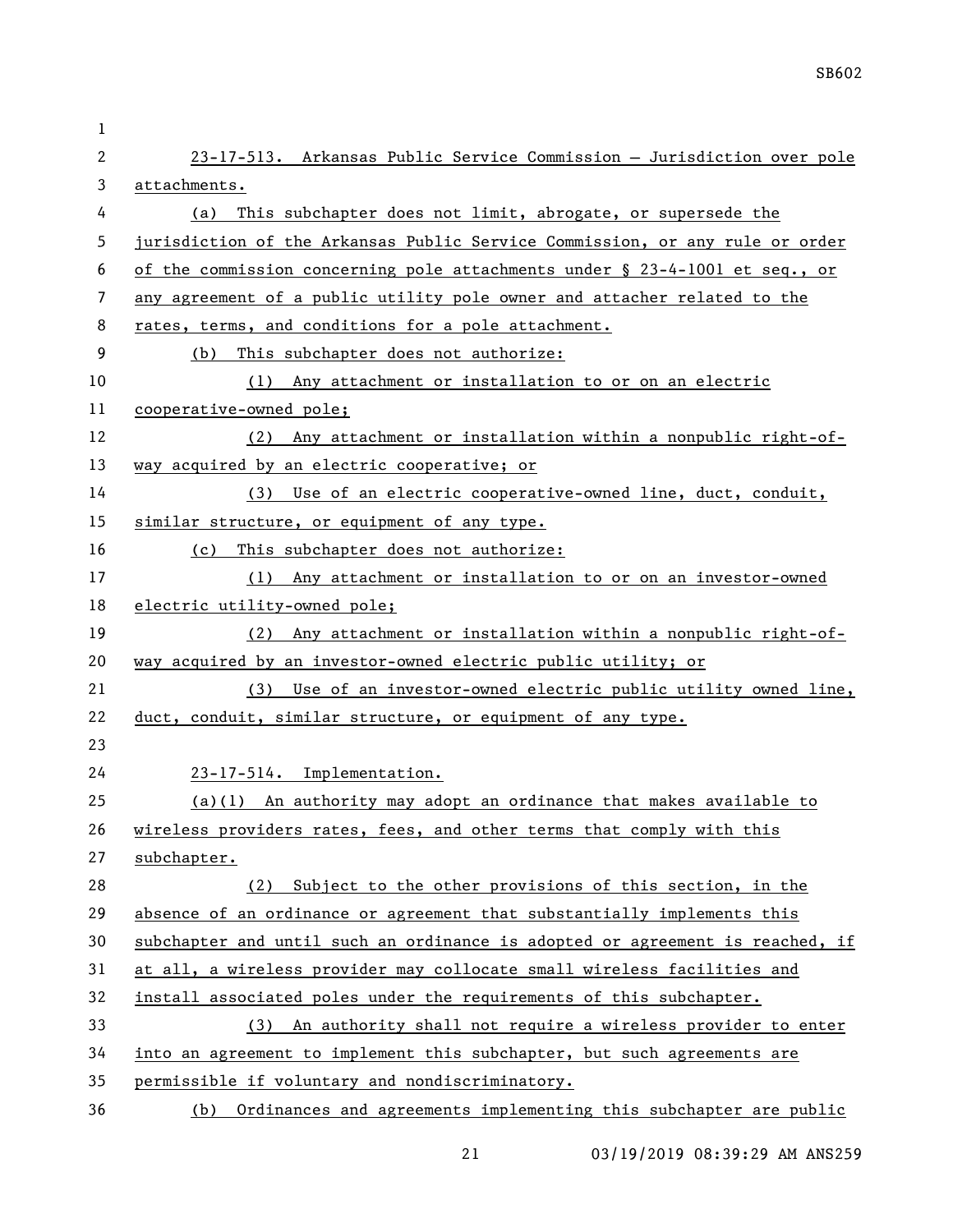or private arrangements and are matters of legitimate and significant statewide concern. (c)(1) A provision of an agreement or ordinance with an effective date before September 1, 2019, that does not fully comply with this subchapter shall apply only to small wireless facilities and associated poles that were operational before September 1, 2019, and shall be deemed invalid and unenforceable beginning on the one hundred eighty-first day after September 1, 2019. (2) To the extent an agreement or ordinance, or part thereof, is 10 invalid under subdivision  $(c)(1)$  of this section, small wireless facilities 11 and associated poles that became operational before September 1, 2019, under the agreement or ordinance, may remain installed and be operated under the requirements of this subchapter. (d)(1) An agreement or ordinance with an effective date of September 1, 2019, or later that applies to small wireless facilities and associated poles is invalid and unenforceable unless it fully complies with this subchapter. (2) In the absence of an ordinance or agreement that complies with this subchapter, a wireless provider may install and operate small wireless facilities and associated poles in the right-of-way under the requirements of this subchapter. 23-17-515. Dispute resolution. (a) A court of competent jurisdiction shall have jurisdiction to determine disputes arising under this subchapter. (b) Pending resolution of a dispute concerning rates for collocation of small wireless facilities on authority poles in the right-of-way, the authority owning or controlling the structure shall allow the collocating person to collocate at annual rates of no more than: (1) Thirty dollars (\$30.00) per small wireless facility for use of the right-of-way; and (2) An annual rate of up to two hundred forty dollars (\$240) for each authority pole used for the collocation of small wireless facilities, with rates to be trued up upon final resolution of the dispute.

 (c) Any disputes, wherever filed, shall be pursued according to accelerated docket or complaint procedures, if available.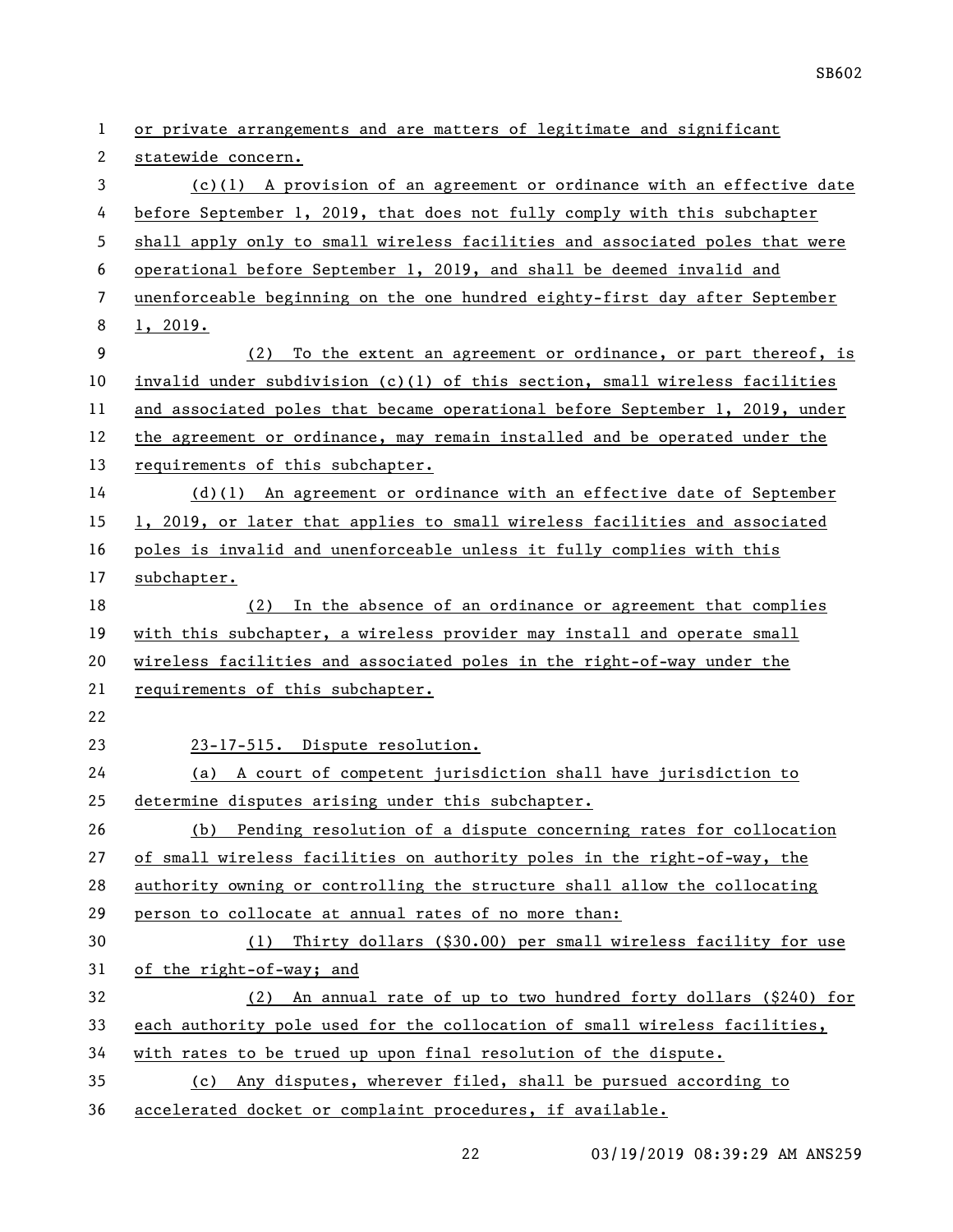| 1                        |                                                                                |
|--------------------------|--------------------------------------------------------------------------------|
| $\overline{2}$           | 23-17-516. Indemnification, insurance, and bonding.                            |
| 3                        | (a) An authority may adopt reasonable indemnification, insurance, and          |
| 4                        | bonding requirements related to the deployment of small wireless facilities    |
| 5                        | and associated poles under this subchapter.                                    |
| 6                        | $(b)(1)$ An authority may require a wireless provider to defend,               |
| $\overline{\phantom{a}}$ | indemnify and hold harmless the authority and its officers, agents and         |
| 8                        | employees against any claims, demands, damages, lawsuits, judgments, costs,    |
| 9                        | liens, losses, expenses, and attorney's fees resulting from the installation,  |
| 10                       | construction, repair, replacement, operation, or maintenance of poles, small   |
| 11                       | wireless facilities, or attachments to authority poles to the extent directly  |
| 12                       | caused by the negligence of the wireless provider, its contractors,            |
| 13                       | subcontractors and their officers, employees or agents.                        |
| 14                       | (2) A wireless provider has no obligation to defend, indemnify,                |
| 15                       | or hold harmless an authority or its officers, agents, or employees against    |
| 16                       | any liabilities or losses due to or caused by the sole negligence of the       |
| 17                       | authority or its employees or agents.                                          |
| 18                       | $(c)(1)$ An authority may require a wireless provider to have in effect        |
| 19                       | insurance coverage against the claims, demands, damages, lawsuits, judgments,  |
| 20                       | costs, liens, losses, expenses, and attorney's fees described in subsection    |
| 21                       | (b) of this section, so long as the authority imposes similar requirements on  |
| 22                       | other right-of-way users and the requirements are reasonable and               |
| 23                       | nondiscriminatory, and provided that an authority does not require a wireless  |
| 24                       | provider to obtain insurance naming the authority or its officers and          |
| 25                       | employees as additional insureds.                                              |
| 26                       | $(2)$ (A) A wireless provider with net assets of at least five                 |
| 27                       | hundred million dollars (\$500,000,000), including the assets of its           |
| 28                       | affiliates, may self-insure as to any required coverage.                       |
| 29                       | An authority may require reasonable proof that the<br>(B)                      |
| 30                       | wireless provider is eligible under subdivision $(c)(2)(A)$ of this section to |
| 31                       | self-insure.                                                                   |
| 32                       | (C) A wireless provider shall immediately notify each                          |
| 33                       | authority in which the wireless provider has obtained permits of any change    |
| 34                       | in its self-insured status as to any coverage required under this subsection,  |
| 35                       | and of any change in the ability of the wireless provider to cover the losses  |
| 36                       | specified in subdivision (c)(1) of this section.                               |